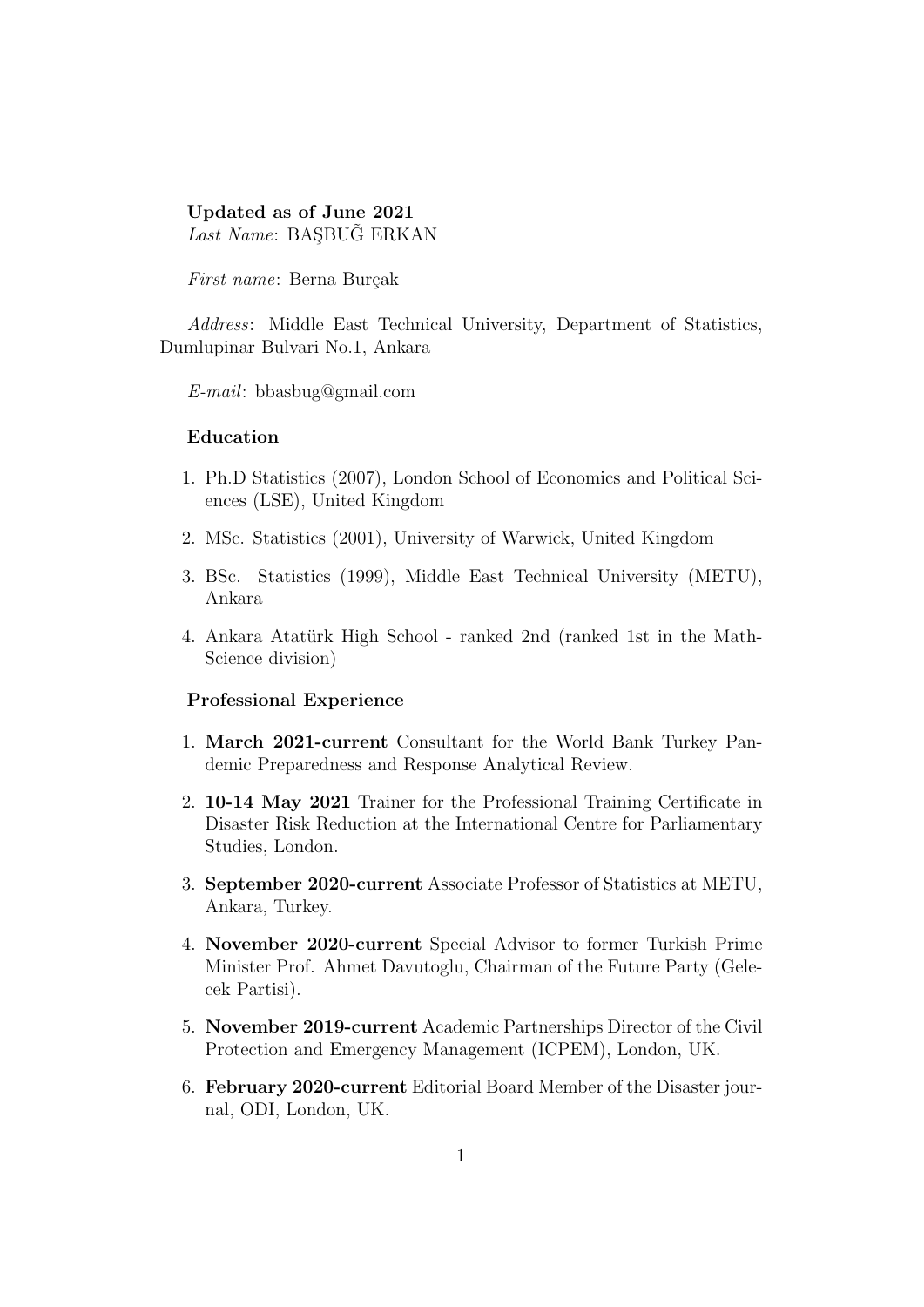- 7. August 2019-August 2020 Course Director of MSc in Disaster Management and Resilience,Coventry University, Coventry, United Kingdom.
- 8. April 2019-August 2020 Associate Researcher at the Centre for Trust, Peace and Social Relations (CTPSR) Coventry University, Coventry, United Kingdom.
- 9. August 2018-August 2020 Lecturer in Disaster, Risk and Resilience at Coventry University, Coventry, United Kingdom.
- 10. October 2015 awarded 'Associate Professor' title by the Higher Education Council of Turkey
- 11. September 2008-May 2018 Director of the Middle East Technical University, Disaster Management Implementation and Research Center, Ankara, Turkey.
- 12. September 2007-April 2018 Academic Board Member of the Earthquake Studies Graduate Program, Middle East Tech- nical University, Ankara, Turkey
- 13. January 2014-current Affiliated Faculty of UME Graduate School, Risk and Emergency Management (REM) program at the Istituto Universitario di Studi Superiori (IUSS) di Pavia, Italy
- 14. September 2017-April 2018 Board Member of the Middle East Tech- nical University Continuing Education Centre, Ankara, Turkey
- 15. September 2005-April 2018 Program Coordinator of the World Bank Institute Distance Learning Natural Disaster Risk Management Program: Turkey.
- 16. February 2015-May 2015 UNICEF Evaluation Team Member on Syrian Refugee Crisis.
- 17. May 2014-July 2015 Senior Consultant in an NSF project titled 'Sociotechnical Systems under Stress: May 13, 2014 Soma, Turkey Mine Disaster'.
- 18. June 2014-November 2014 Expert for the Turkish National Assembly (TBMM) in Soma Mine Accident Investigation Commission, Ankara, Turkey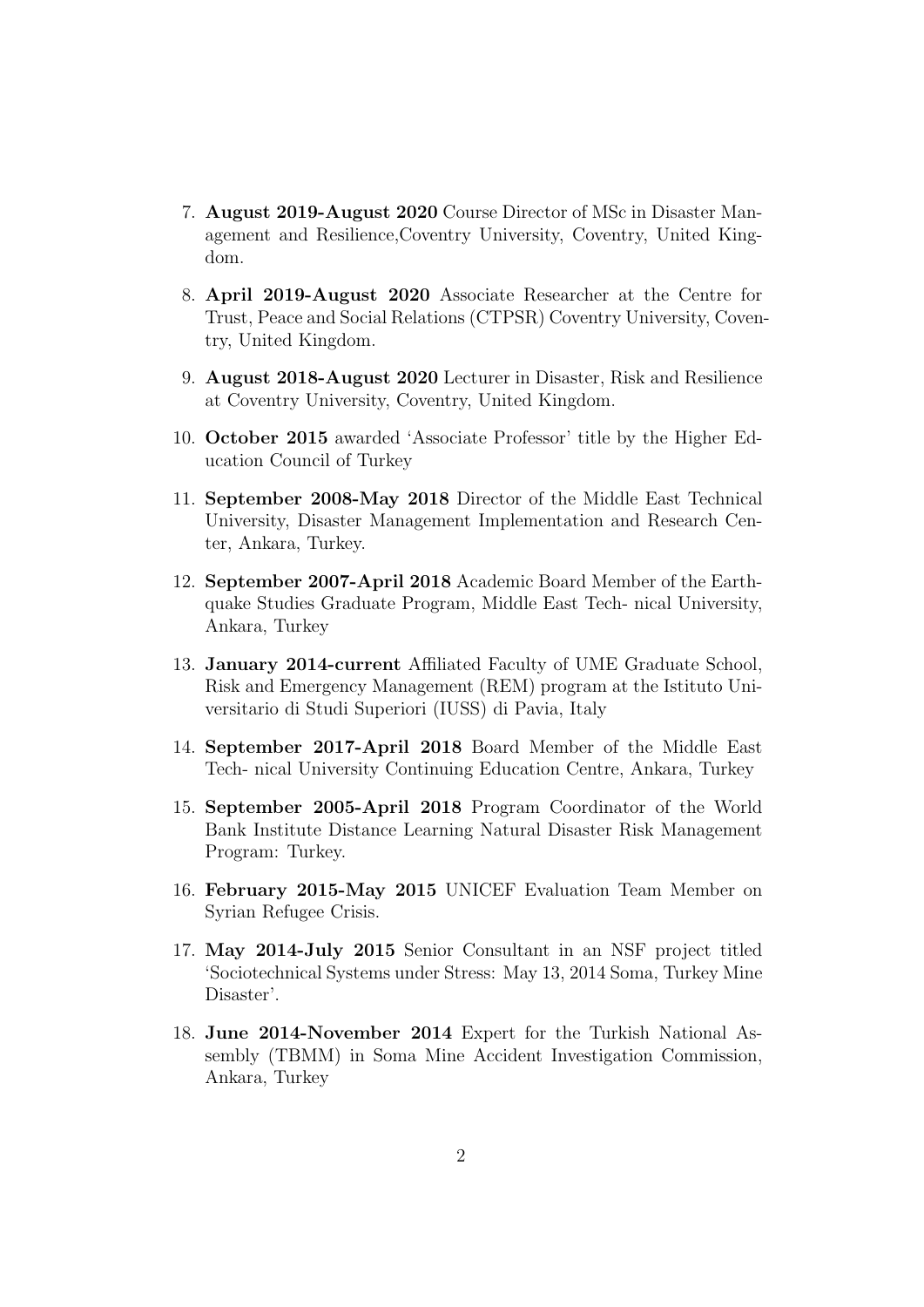- 19. April 2012-December 2017 Member of Development Board of Ankara Development Agency, Ankara, Turkey
- 20. June 2013-June 2014 Risk Financing/Disaster Management Specialist (STC) for the World Bank.
- 21. July 2012-June 2016 Advisor to Earthquake Studies Graduate Program, Middle East Technical University, Ankara, Turkey
- 22. July 2010-October 2015 Assistant Professor at Department of Statistics, Middle East Technical University, Ankara, Turkey
- 23. September 2009-May 2018 Affiliated Faculty of Actuarial Sciences at the Institute of Applied Mathematics, Middle East Technical University, Ankara, Turkey.
- 24. 2008-current Academic Board Member of the Department of Geodetic and Geographic Information Technologies (GGIT), Middle East Tech- nical University, Ankara, Turkey
- 25. 2007-2010 Instructor at Department of Statistics, Middle East Technical University, Ankara, Turkey
- 26. October 2008-September 2009 Program Chair of Actuarial Sciences at the Institute of Applied Mathematics, Middle East Technical University, Ankara, Turkey.
- 27. January 2007-September 2008 Vice-Director of the Middle East Technical University, Disaster Management and Implementation Center, Ankara, Turkey.
- 28. Instructor for the World Bank Institute Distance Learning Natural Disaster Risk Management Online ToT Program: Turkey, 27/February-27/March 2006.
- 29. Instructor for the World Bank Institute Distance Learning Natural Disaster Risk Management Program: Comprehensive Disaster Risk Management Framework - Turkey, 23/March-23/May 2005.
- 30. External Examiner for LSE Statistics External Study, June-July 2004.
- 31. External Examiner for LSE Statistics External Study, June-July 2003.
- 32. 1999-2007 Teaching Assistant, Department of Statistics, METU, Ankara, **Turkey**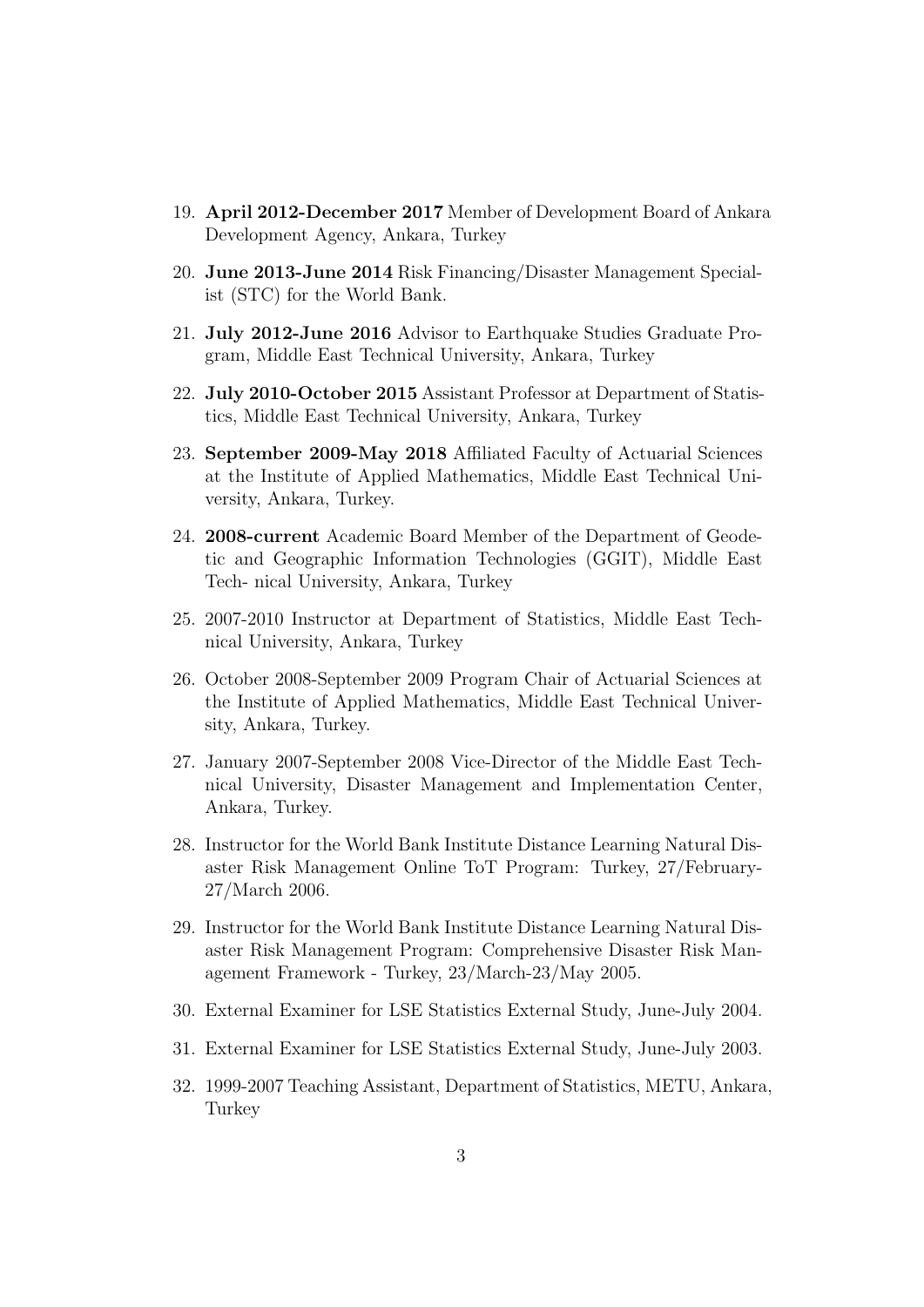## 33. 1997-1999 Student Assistantship, Department of Statistics, METU

## Publications

# International Journal Paper

- 1. 'Living at-risk in a multi-hazard country' Crisis Response Journal (CRJ), Vol.16, Issue.2, June 2021.
- 2. 'Identifying Non-adopter Consumer Segments: An Empirical Study on Earthquake Insurance Adoption in Turkey', F. Adiguzel, M. Kleijnen, B.B.Basbug-Erkan, C. Yozgatligil, in Journal of Consumer Affairs (Q1), 1 Jun 2019, Vol.54, 2, p. 662-685.
- 3. 'An Experimental Investigation of Earthquake Risk Mitigation Alternatives: The Case of Turkey', O. Dinc, O. Yilmaz, B.B.Basbug-Erkan, in Natural Hazards Review (Q1), DOI: 10.1061/(ASCE)NH.1527- 6996.0000293, Vol.19, No.3, August 2018)
- 4. 'Risk, Profit, or Safety: Sociotechnical Systems under Stress', Burcak Erkan, Gunes Ertan, Jungwon Yeo, and Louise K. Comfort, in Safety Science (Q1), doi: http://dx.doi.org/10.1016/j.ssci.2016.02.002, Vol.88, pp.199-210, October 2016.
- 5. 'Successes and Failures of Compulsory Risk Mitigation: Re-evaluating the Turkish Catastrophe Insurance Pool', B. Burcak Basbug Erkan and Ozlem Ozdemir Yilmaz, in Disasters (Q1), doi:10.1111/disa.12129, Vol.39, Issue:4, pp.782-794, October 2015.
- 6. 'From Emergency Response to Recovery: Multiple Impacts and Lessons Learned from 2011 Van Earthquakes', Burcak Basbug Erkan, A. Nuray Karanci, Sibel Kalaycioglu, A.Tolga Ozden, Idil Caliskan and Gamze Ozaksehir, in Earthquake Spectra (Q1), doi:10.1193/060312EQS205M, Vol.31, No.1, pp.527-540, February 2015.
- 7. 'Probabilistic Earthquake Hazard Assessment of Ankara and its Environs', Dr. Bulent Ozmen and B. Burcak Basbug Erkan, in Turkish Journal of Earth Sciences (Q2), Vol.23, pp.462-474, 2014.
- 8. 'Risk Analysis Based on Spatial Analysis of Chronic Obstructive Pulmonary Disease (COPD) With Respect to Provinces in Turkey', Sezgin Ciftci, Sebnem Duzgun, Burcak Basbug Erkan, in Journal of Computational and Applied Mathematics (JCAM) (Q2), Vol. 259, pp. 413-424, doi: 10.1016/j.cam.2013.08.023, 2014.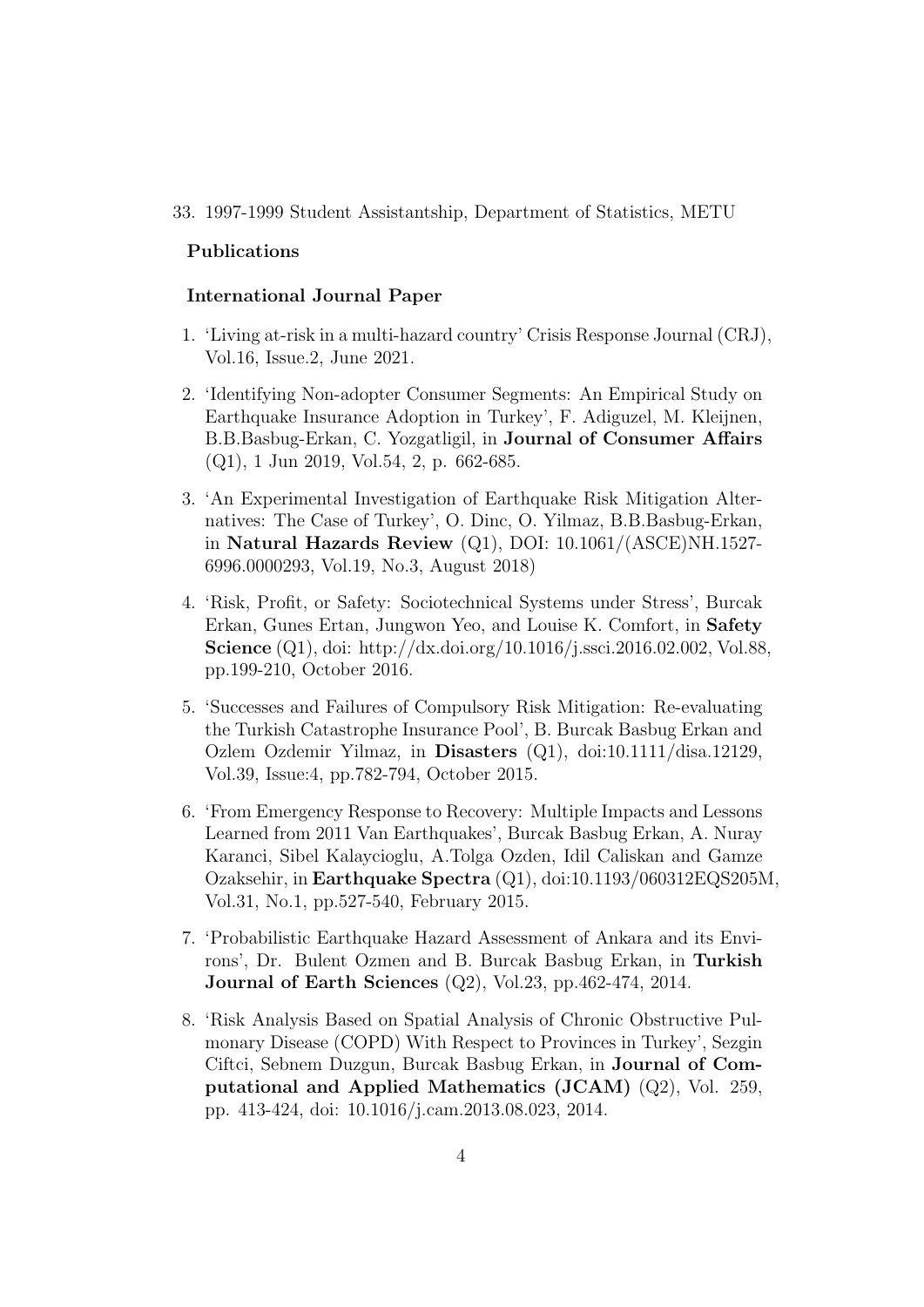- 9. 'The relationship between nonspecific inflammation markers and computerized tomography imaging in non-traumatic acute abdomen?', Dr. Nalan Kozaci, Assist. Prof. Dr. B. Burcak Basbug-Erkan and et al., in Acta Medica Mediterranea (Q4), Vol.30, pp.447-452, 2014.
- 10. 'Personality, posttraumatic stress and trauma type: factors contributing to posttraumatic growth and its domains in a Turkish community sample', Prof. Dr. A. Nuray Karanci, Dr. Sedat Isikli, Prof. Dr. Tamer Aker, Ervin Izmit Gul, Dr. B. Burcak Basbug Erkan, Hivren Ozkol, Hayal Yavuz Guzel, in European Journal of Psychotraumatology  $(Q1)$ , 5 June 2012.
- 11. 'Patterns in the Turkish reinsurance claims data, 1998-2002: An application of the extreme value theory', Berna Burcak Basbug & Prof. Henry P. Wynn, in Natural Hazards (Q1), Volume 39, No. 2, October 2006, pp. 329-342.
- 12. 'Üniversite Öğrencilerinin Kütüphanelerle İlgili Yönelimleri Ve Korumaya İlişkin Tutumlari: Afyon Kocatepe Üniversitesi İslami İlimler Fakültesi Orneği' Kuzucuoglu, A., Solmaz, U., Basbug Erkan, B. Damar, A., 30 Dec 2018, In : International peer-reviewed Journal of Communication and Humanities Research. 21, p. 19-35

# National Journal Paper

- (a) 'An Overview of Insurance and Mining Sector in Turkey', B. Burcak Basbug Erkan, Sigortaci TUR-KEY, The Turkish Insurance and Pension Newsletter, issue.20, pp.3, 9 February 2015, Istanbul.
- (b) 'The Turkish Catastrophe Insurance Pool', B. Burcak Basbug Erkan, Sigortaci TUR-KEY, The Turkish Insurance and Pension Newsletter, issue.14, pp.5-6, 17 November 2014, Istanbul.
- (c) '5902 Sayili Yasa ile Yeniden Duzenlenmis olan Yeni Afet Yonetimi Sistemi' (in Turkish), B. Ozmen and B. Burcak Basbug Erkan, Yapi Dunyasi Dergisi, Aylik Mesleki Bilim Teknik Haber Dergisi, No. 186, pp. 16-20, September 2011, ISSN 1300-977X, Ankara.

# Book chapters and reports

(a) Chapter on Disaster Risk Management System of Turkey in a book titled 'A Companion to Modern Turkey's Centennial: Political, Sociological, Economic and Institutional Transformations Since 1923', Edinburgh University Press, to be published in 2023 (in preparation).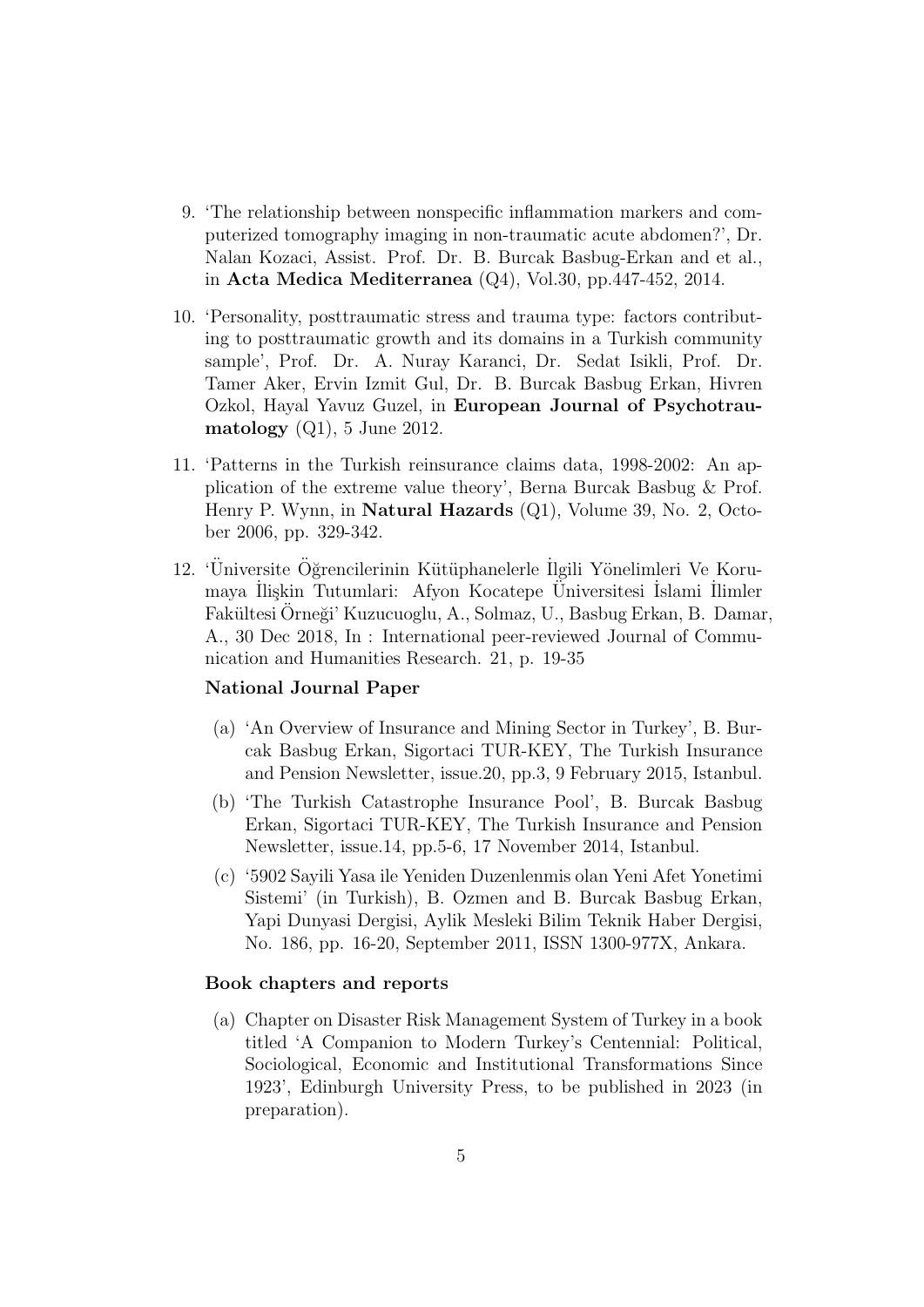- (b) 'Deprem Sigortaciligi' (in Turkish) translated as 'Earthquake Insurance', AFET YONETIMI-Depremler (Disaster Management-Earthquakes), Anadolu University Publication, October 2018.
- (c) 'Afet Ekonomisi ve Sigorta (Disaster Economics and Insurance)' in Turkiye'nin Afet Yonetimi Sosyal, Siyasal ve Yonetim Boyutuyla (in Turkish), B. Burcak Basbug Erkan, Palme Publishing House, August 2018.
- (d) 'Dunyadan Afet Yonetimi Sistemi Ornekleri' (in Turkish) translated as 'Disaster Management Systems in the World', AFET YONETIMI-II (Disaster Management-II), Anadolu University Publication, pp.165-173, October 2017.
- (e) 'The Shift From Healer State to Protector State in a 500-year Period: A Critical Evaluation of Painful Development Struggles in Legal and Administrative Understanding of Disaster Management Strategies in Turkey from 1509 to 2010' in Asian Law in Disasters Toward a Human-Centered Recovery, A. Tolga Ozden and Burcak Erkan, Routledge, May 2016.
- (f) 'Surdurulebilir Kalkinma Sorunsali Uzerinden Afet-Kalkinma Terminolojisinin Turkiye Ozelinde Yeniden Tartisilmasi' (in Turkish) in Afetlerle Kalkinma Tecrubeler, Politikalar ve Beklentiler, Ali Tolga Ozden and Burcak Basbug Erkan, Efil Yayinevi, May 2016.
- (g) 'Guvenli Yasamak: Afetlerden Korunmayi Ogreniyoruz', Gulgun Tezgider, Prof. A. Nuray Karanci, Assoc. Prof. Sibel Kalaycioglu and Asst. Prof. B. Burcak Basbug Erkan, 2013, METU Press.
- (h) 'Okul Tabanli Afet Egitimi Projesi Ogretmen El Kitabi'nda Afet Terimleri, Afet Risk Azaltimi, Afet Ekonomisi' (in Turkish), B. Burcak Basbug Erkan, pp. 319-331, November 2012.
- (i) 'Turkiyede Travmatik Yasam Olaylari ve Ruhsal Etkileri (in Turkish)', A. Nuray Karanci, A. Tamer Aker, Sedat Isikli, Burcak B. Erkan, Ervin Gul and Hayal Yavuz, September 2012, Matus Printing Company.
- (j) G20 Country Report, 'Disaster Risk Management in Turkey', Prof. Polat Gülkan, Prof. Ozlem Yilmaz, Assoc. Prof. Sevtap Kestel and Asst. Prof. B. Burcak Basbug Erkan, 2012.
- (k) UNDP Report, 'Report on Insurance Analysis and Codes of the Algorithm: Financial Management of Flood and Drought Risks in Agricultural Sector in Turkey', Assoc. Prof. Sevtap Kestel, Assist.Prof. Dr. Osman Gulseven, Assist.Prof.Dr. Kasirga Yildirak and Assist.Prof.Dr. B. Burcak Basbug-Erkan, 2012.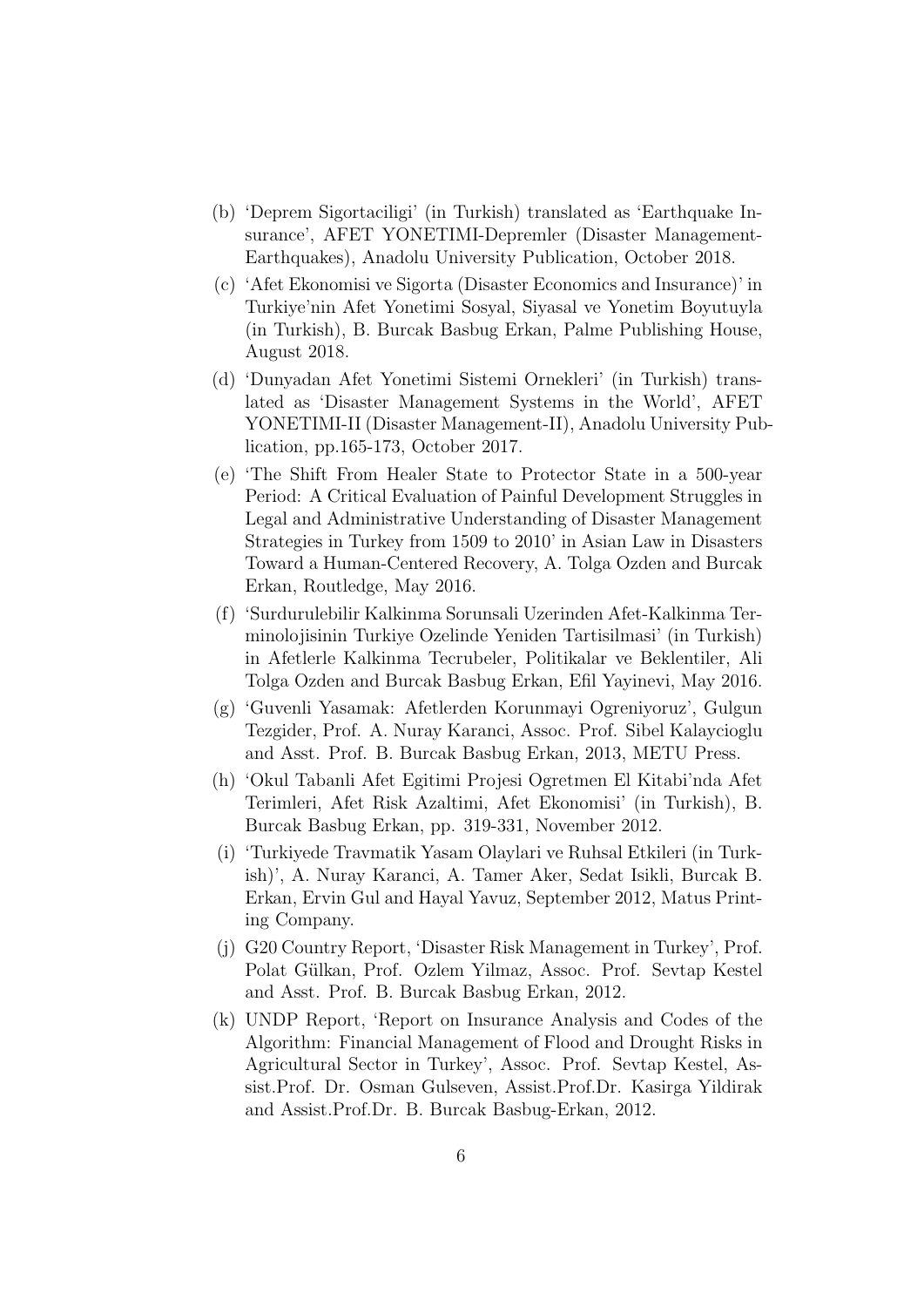- (l) 'Practical Guidelines for Urban Areas Development in Seismic Prone Countries', Dr. Kambod Amini Hosseini, Dr. Burcak Basbug Erkan, Prof. Yasuo Tanaka et.al., 2011.
- (m) Author of 'Zorunlu Deprem Sigortasi Bilinci (in Turkish)' (Compulsory Earthquake Insurance Awareness), as an educational material of the Istanbul Seismic Mitigation and Emergency Preparedness Project (ISMEP), April 2009, Istanbul.
- (n) 'Perspectives in Disaster Management', pp. 149-166 , ISBN: 978- 9944- 344-75-3, METU Press, Turkey, April 2009.
- (o) 'Financial Management of Disaster-related Economic Losses in 'Disas- ter Management: Global Challenges and Local Solutions ', pp. 192-205 , ISBN: 978-81-7371-656-0, India, January 2009.
- (p) 'Afet Sempozyumu', pp. 123-126 (in Turkish), ISBN: 978-9944- 89-425- 8, Ankara, December 2007.
- (q) 'Afet Risk Y¨onetimi', pp.143-154 (in Turkish), Marmara University Press, Istanbul, 2007.
- (r) 'Recent Advances in Statistics', pp. 51-60, Turkish Statistical Institute Press, ISBN: 978-975-01606-0-8, Ankara, 2007.

#### Unpublished

- (a) Ph.D thesis titled 'Modelling of Turkish Catastrophe Insurance Pool Data, 2000-2003', supervised by Prof. Henry P. Wynn, Department of Statistics, London School of Economics, the UK.
- (b) MSc. dissertation titled 'Statistical analysis of significant earthquakes in Turkey during the twentieth century', supervised by Prof. Henry P. Wynn, Department of Statistics, the University of Warwick, the UK, degree entitled October-2001.

# Projects

- (a) 10-14 May 2021 Trainer for the Professional Training Certificate in Disaster Risk Reduction at the International Centre for Parliamentary Studies, London.
- (b) 'GCRF Global Challenges Urban Disaster Hub: Istanbul leg, Co-I', January 2021-31 December 2021.
- (c) Coordinator of 'Third Country Training Program on Disaster Risk Management and Building Disaster Resilient Communities: 2',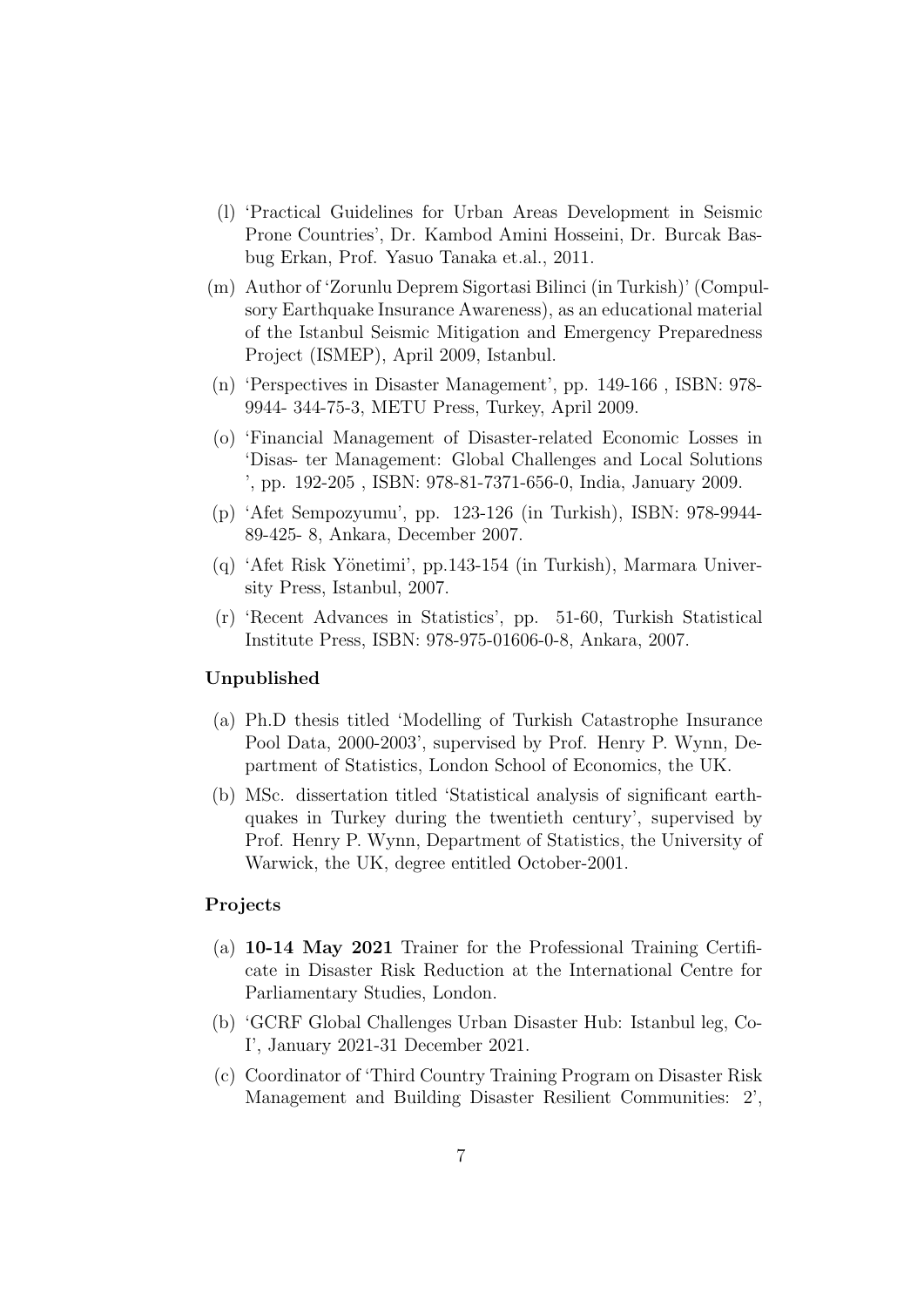Japan International Cooperation Agency, Turkish Cooperation and Development Agency and METU joint project, April 23-May 8, 2018,Turkey.

- (d) Coordinator of 'Third Country Training Program on Disaster Risk Management and Building Disaster Resilient Communities: 1', Japan International Cooperation Agency, Turkish Cooperation and Development Agency and METU joint project, May 7-20, 2017,Turkey.
- (e) Coordinator of BAP (Scientific Research Project)-08-11-2017-006 project 'Afet ve Acil Durumlara Hazir ODTU Kampusu Proje Serisi: Iktisadi ve Idari Bilimler Fakultesi (Preparing METU campus for disaster and emergencies: Case of Administrative Sciences Faculty)'. Project period: January 2017-December 2017.
- (f) Coordinator of BAP (Scientific Research Project)-08-11-2015-020 project 'ODTU Yurtlarinin Afet ve Acil Durumlara Hazirlanmasi (Preparing METU dormitories for disaster and emergencies)'. Project period: January 2015-December 2015.
- (g) Coordinator of BAP (Scientific Research Project)-08-11-2014-003 project 'Afet ve Acil Durumlara Hazir ODTU Kampusu: ODTU Kutuphanesi (Disaster and Emergency Preparedness at METU Library)'. Project period: January 2014-June 2014.
- (h) Coordinator of UDAP-G-12-01 project 'Turkish Disaster Data Bank (TDDB) - Turkiye Afet Bilgi Bankasi (TABB)'. Project period: October 2012-April 2014.
- (i) Researcher of BAP (Scientific Research Project)-BAP-08-11-2013- 049 project 'KOBIlerin Afetlere Karsi Hazirlikli Olmalarini Etkileyen Faktörlerin Incelenmesi: Bir Anket Calismasi'. Project period: January 2013-December 2013.
- (j) Coordinator of BAP (Scientific Research Project)-08-11-2012-004 project 'The comparison of risk reduction mechanisms in disaster risk management: insurance available in the market and personal precautions'. Project period: January 2012-May 2013.
- (k) Facilitator in 'School-based Disaster Education Project' in Turkey, joint project of the Turkish Ministry of Education and Japan International Cooperation Agency (JICA), June-October 2011.
- (l) Coordinator of BAP (Scientific Research Project)-08-11-2010-R-03 project on the consumer behaviour in general kinds of insurance and specially compulsory earthquake insurance scheme in Turkey. Project period: April 2010-June 2011.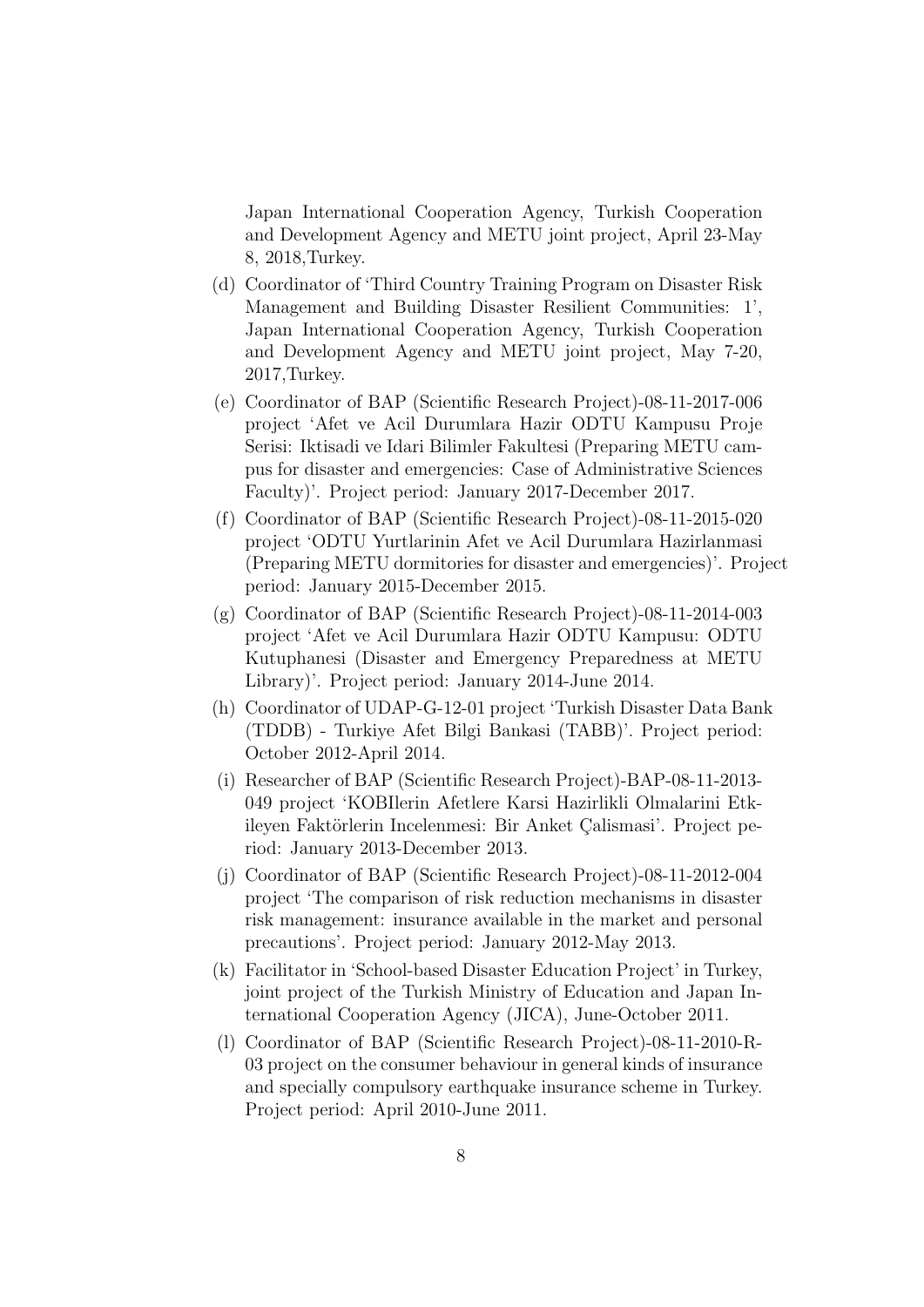- (m) Researcher in 'Preparation of Turkish Morbidity Tables: Part I', project supported by the Prime Ministry Undersecretariat of Treasury General Directorate of Insurance, May 2009-June 2010.
- (n) Post-doctoral researcher in a project on 'Trauma Mapping of Turkey' funded by the Scientific and Technological Research Council of Turkey, 2007-2009.
- (o) Assisted on a project titled 'A Feasibility Study on Natural Disaster Insurance in Turkey, Disaster Management Implementation and Research Centre, Report No: 98-07-08-03, Ankara, Turkey, November 1999' by Assc. Prof. Dr. A. Sevtap Selcuk (Kestel), Department of Statistics, METU, Ankara, Turkey.

#### Awards and Scholarships

- (a) METU 20-year Service Award, 2019.
- (b) METU Best Performance Award: 1/January/2012-31 December 2014 (within top 20 % of the Arts and Science Faculty)
- (c) METU Best Performance Award: 1/January/2008-31 December 2010 (within top 20 % of the Arts and Science Faculty)
- (d) The Scientific and Technological Research Council of Turkey (TUBITAK) grant to conduct research in the U.S., July 2015.
- (e) Senior Consultant funded by the National Science Foundation (NSF) project titled 'Sociotechnical Systems under Stress: May 13, 2014 Soma, Turkey Mine Disaster' at the University of Pittsburgh, Graduate School of Public and International Affairs (GSPIA), Center for Disaster Management, 20 January-20 February 2015, the US.
- (f) Exchange-Visitor Scholarship of the Turkish Higher Education Council for studies at the University of Pittsburgh, Graduate School of Public and International Affairs (GSPIA), Center for Disaster Management, 12 March-26 May 2012, the US.
- (g) Graduate Studies Scholarship of the Turkish Higher Education Council for studies in the UK (2000-2005).
- (h) Japanese International Cooperation Agency (JICA) scholar 'Disaster Risk Reduction Strategy for Urban Earthquake (B)', 27/September-21/November, 2009, Japan.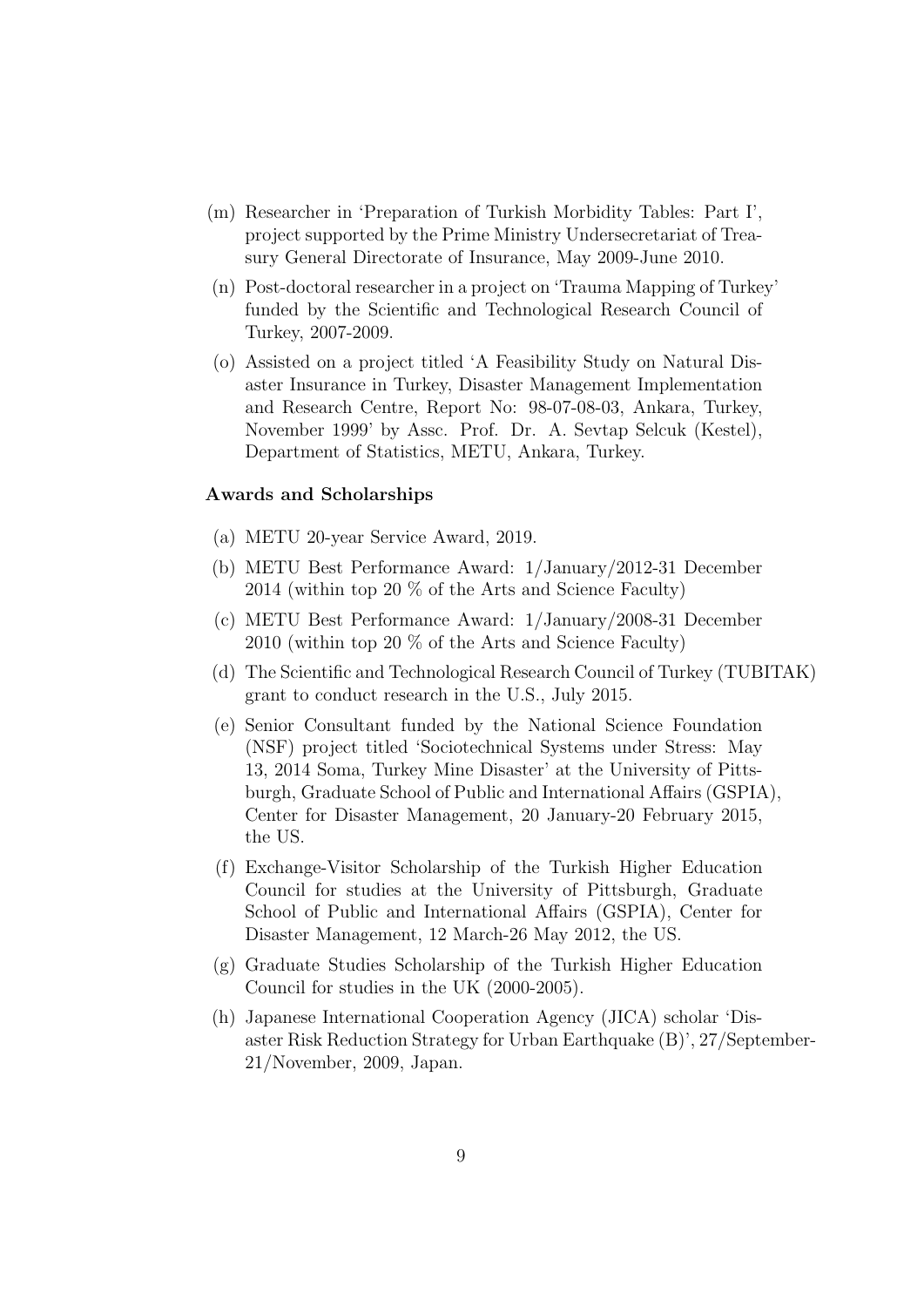# Courses taught

- (a) 7017EXQ Disaster Risk, Resilience, Adaptation and Sustainability, School of Energy, Construction and Environment, Coventry University, UK
- (b) 7019EXQ Disaster Interventions, Evaluation and Learning, School of Energy, Construction and Environment, Coventry University, UK
- (c) EQS 507 Principles of Disaster Risk Management/ Disaster Risk Reduction, Graduate Program of Earthquake Studies, METU, Ankara, Turkey
- (d) IAM 547 Risk Management, Institute of Applied Mathematics, METU, Ankara, Turkey
- (e) STAT. 495 Application in Statistics, Department of Statistics, METU, Ankara, Turkey
- (f) Disaster Risk Financing, 20-24 June 2016, UME Graduate School, IUSS, Pavia, Italy
- (g) Disaster Risk Financing, 30 June-4 July 2014, UME Graduate School, IUSS, Pavia, Italy
- (h) STAT. 460 Nonparametric Statistics, Department of Statistics, METU, Ankara, Turkey
- (i) STAT. 553 Actuarial Analysis and Risk Theory, Department of Statistics, METU, Ankara, Turkey
- (j) STAT. 457 Statistical Design of Experiments, Department of Statistics, METU, Ankara, Turkey
- (k) STAT. 487 Insurance and Actuarial Analysis, Department of Statistics, METU, Ankara, Turkey
- (l) STAT. 376 Stochastic Processes, Department of Statistics, METU, Ankara, Turkey
- (m) Stat. 499 Undergraduate Research, Department of Statistics, METU.
- (n) STAT. 363-364 Linear Models I-II, METU.
- (o) STAT. 153 Probability I-STAT. 154 Probability II, METU.
- (p) STAT. 155 Principles of Statistics I-STAT. 156 Principles of Statistics II, METU.
- (q) 2003-2004 Class Teacher, ST. 102 Elementary Statistical Theory, Department of Statistics, LSE, the UK.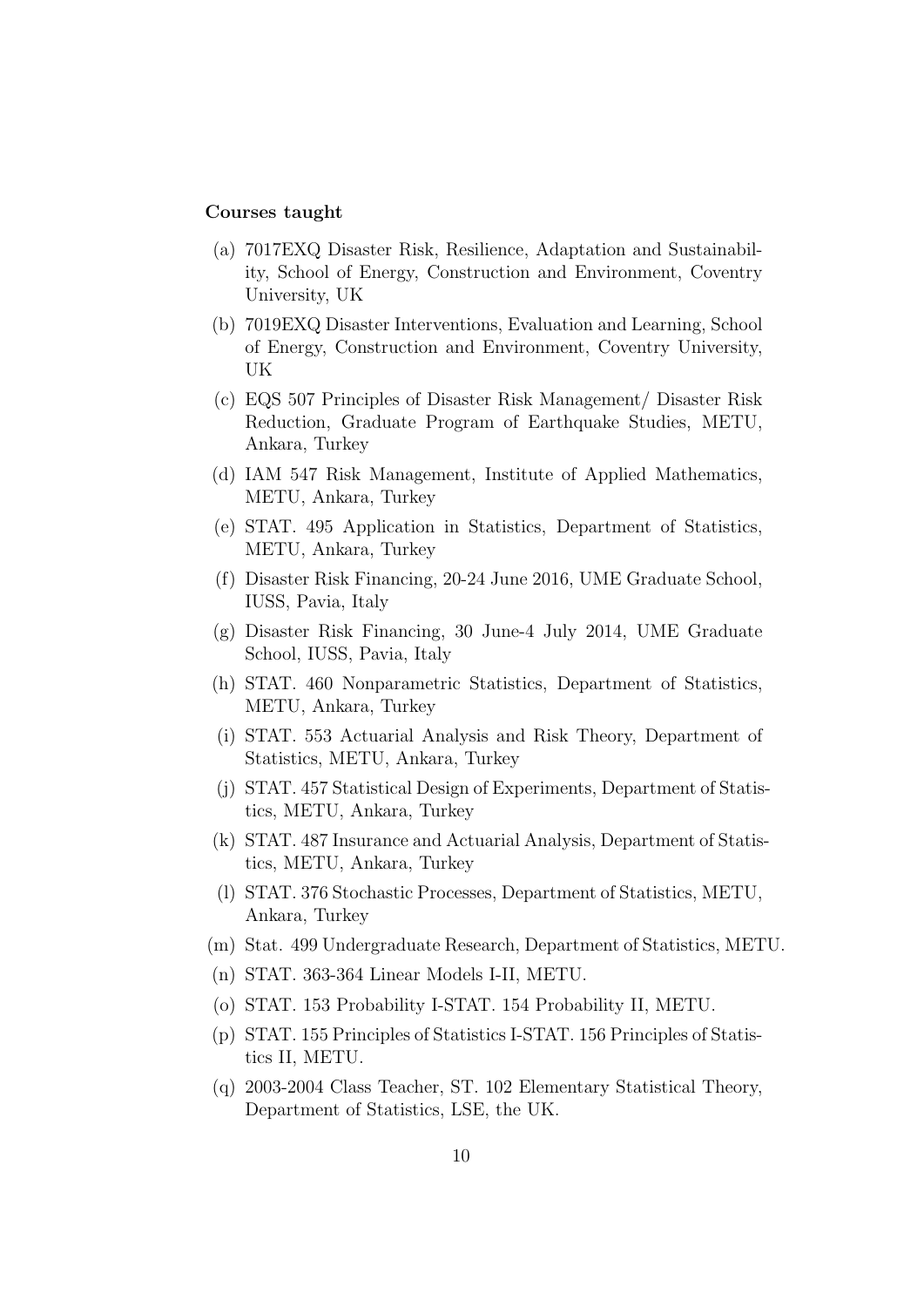- (r) 2002-2003 ST.217 Mathematical Statistics Supervisor, Department of Statistics, the University of Warwick, the UK.
- (s) 2001-2003 ST.111-112 Probability Supervisor, Department of Statistics, the University of Warwick, the UK.

# Invited talks, International Conferences, Workshops

- 1. 'Invited Panelist at First Expert Forum for Producers and Users of Disaster-related Statistics' organised by the UN ESCAP, UNECE and UNDRR, 7-10 June 2021.
- 2. 'Land Mine Management and DRR, Development and Resilience' presented at the The Anti-personal Landmine Epidemic and Virtual Exhibition of humanitarian disaster caused by anti-personal landmines, Hopeman Consultants and Global Institute for Water, Environment and Health, 12 May 2021.
- 3. 'The Link between Disaster Risk, Resilience, Development and Adaptation' presented at the Third International City, Environment and Health Congress, 16-21 April 2021, Turkey.
- 4. 'Panel organiser/moderator at the Second International Disaster Resilience Congress', 13-15 October 2020, Eskisehir, Turkey.
- 5. 'Past, present, future: the Turkish Catastrophe Insurance Pool' presented at the Royal Geographical Society-IBS, 26-30 August 2019, London, UK.
- 6. 'Panelist at the First International Disaster Resilience Congress', 26-28 June 2019, Eskisehir, Turkey.
- 7. 'Oasis Conference' on Catastrophe Modeling, 13 September 2018, London, UK.
- 8. 'Field Observations on Soma, Turkey Mine Fire, May 13, 2014', B. Burcak Erkan, RISK VS. RESILIENCE IN EXTREME EVENTS, University of Pittsburgh Center for Disaster Management Symposium, 13 February 2015, Pittsburgh, USA.
- 9. Invited Panelist at the the Global Academic Network for Disaster Reduction/Reconstruction (GAND) Symposium, 5-9/February/2015, Kobe-Japan.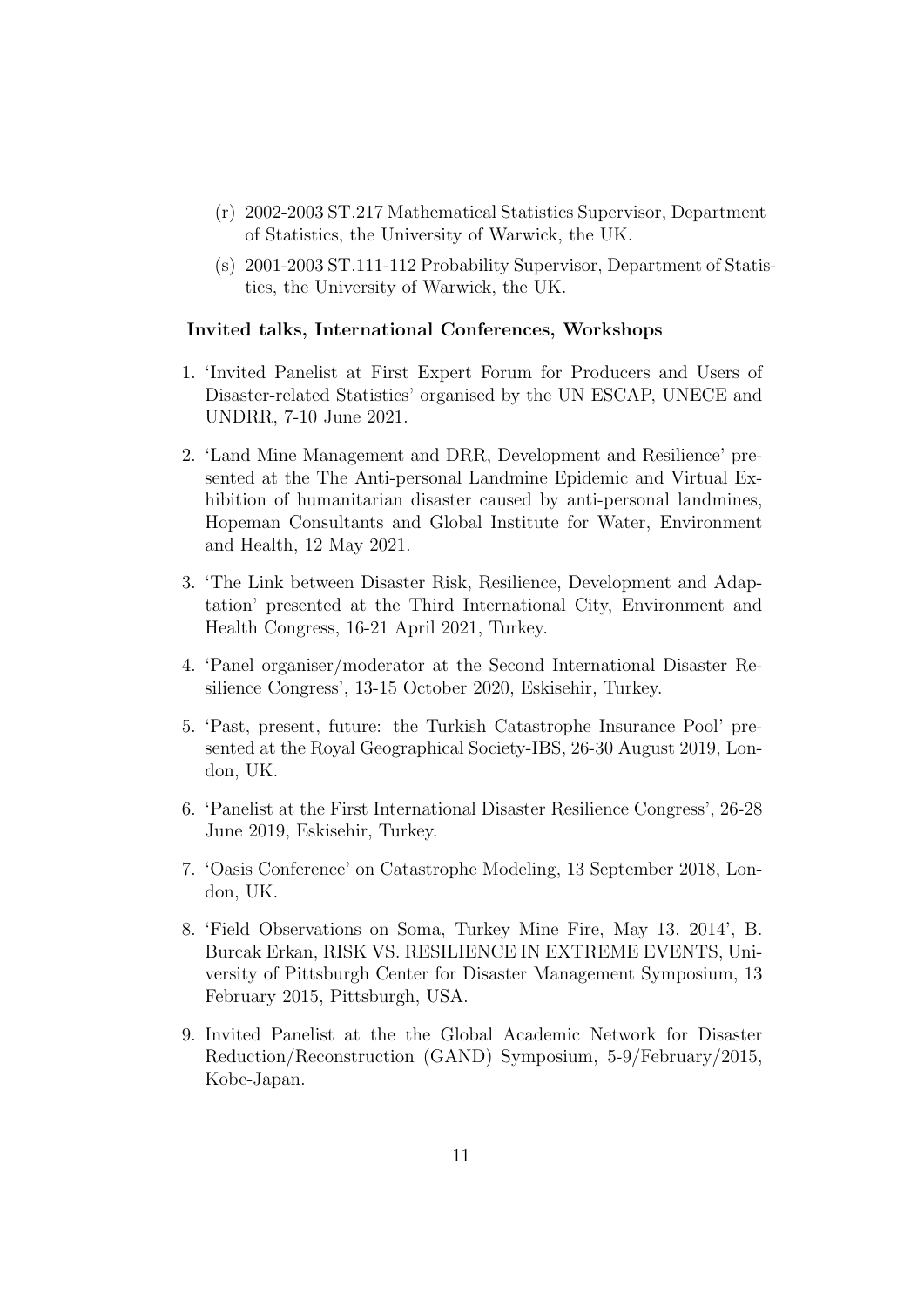- 10. Invited Participant at the World Reconstruction Conference 2 (WRC2), 10-12/September/2014, Washington DC, USA.
- 11. 'An Experimental Investigation of Earthquake Risk Mitigation Alternatives: The Case of Turkey', O. Ozdemir Yilmaz, O. Dinc, B. Basbug, the 23rd SRA-E (Society of Risk Analysis-Europe), 16-18/June/2014, Istanbul-Turkey.
- 12. 'Turkish Disaster Data Bank', B. Burcak Basbug Erkan, Etkin Hasgul, Mustafa Usman, 2013 International Van Earthquake Symposium, 23- 27/October/2013, Van-Turkey.
- 13. Panelist at the launch of the World Development Report 2014, the World Bank event, 25 October 2013, Ankara-Turkey.
- 14. Panelist at the Learning of Disaster Risk Reduction, Hyogo Turkey Earthquake Preparedness Seminar, 'Scientific and Technical Background of Turkey in the Field of Disaster Preparedness', 31 October 2013, Ankara-Turkey.
- 15. Participant within the Turkish delegation at the Global Platform 2013 (organised by the UNISDR), 19-23/May/2013, Geneva, Switzerland.
- 16. 'Economics Effects of Disasters' presented at the 'International ECO Symposium on Disaster Economics', 03-05/April/2013, Istanbul, Turkey.
- 17. Participant at the 2nd International HOPEFOR Conference (HOPE-FOR Initiative), 28-30/November/2012, Mardan Palace Hotel, Antalya-Turkey.
- 18. 'How does the Turkish Catastrophe Insurance Pool Data Behave as Extremes' at 'International Conference on Applied and Computational Mathematics', 03-06/October/2012, Ankara-Turkey.
- 19. 'Spatial Analysis of Chronic Obstructive Pulmonary Disease (COPD) on the Basis of Provinces in Turkey with regards to Actuarial Risk Assessment' at 'International Conference on Applied and Computational Mathematics', Sezgin Ciftci, Sebnem Duzgun and B. Burcak Basbug Erkan, 03-06/October/2012, Ankara-Turkey.
- 20. Workshop titled 'Disaster Management in 2011: Comparative Perspectives', 13/April/2012, Pittsburgh, USA.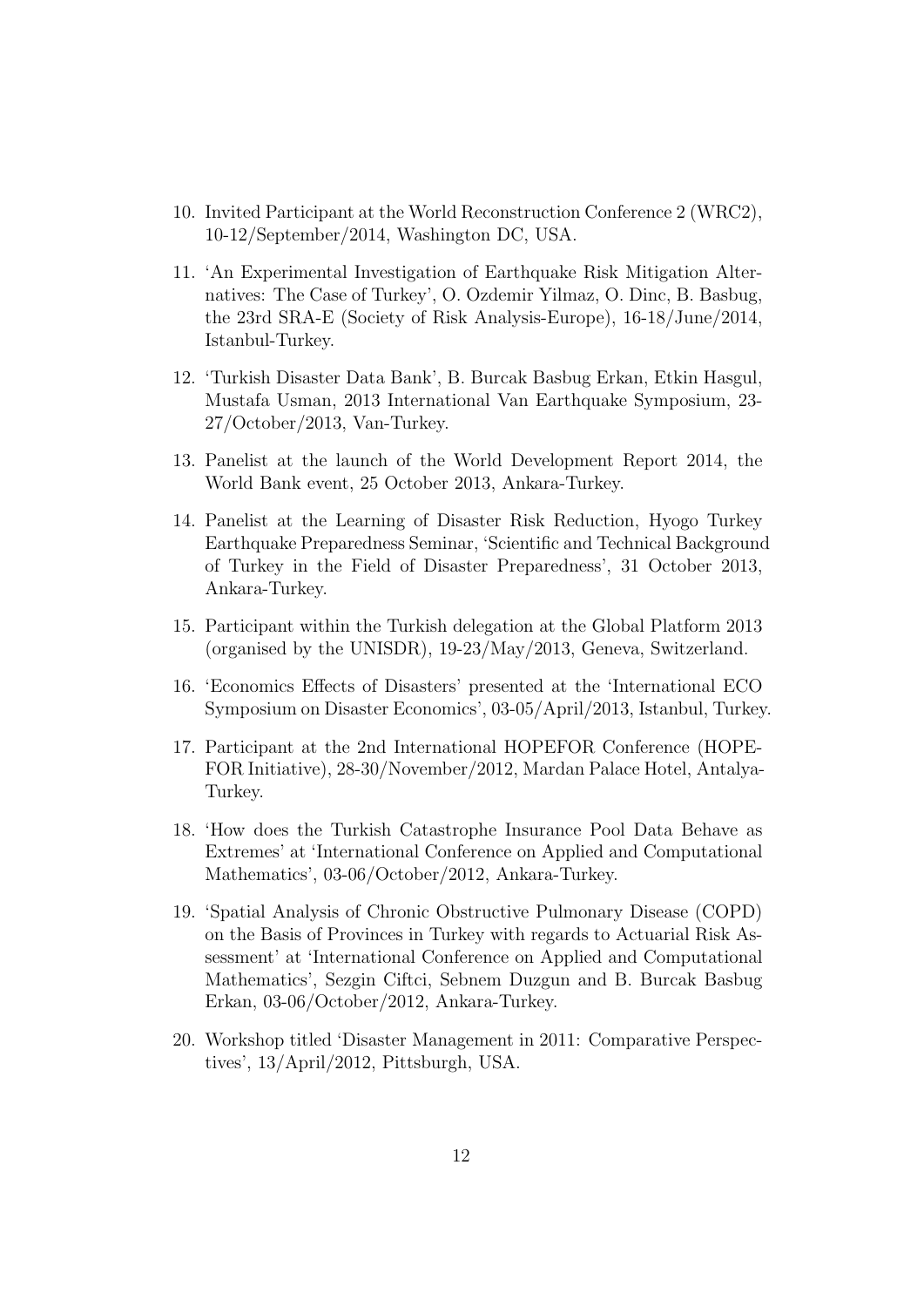- 21. 'Disaster Risk Management Approach in the Regional Development Projects' at '1st International Conference on Regional Development', 22-23/September/2011, Malatya-Turkey.
- 22. 'The New Approach to Integrated Disaster Risk Management: Case of Turkey and the developments of the Turkish Catastrophe Insurance Pool' at '3rd Colloquium: Hazard, Vulnerability and Risk Assessment for Disaster Reduction' organised within the 8th International Convention on Environment and Development, 4-8/July/2011, Havana-Cuba.
- 23. 'International Workshop on 2005 Pakistan Kashmir EQ and 2010 Pakistan Flood Disasters and Recoveries', 2-5/May/2011, Islamabad-Pakistan.
- 24. 'Assessing the demand factors for residential earthquake insurance in Turkey: Empirical evidence', New Developments in Theory and Applications of Statistics (NEDETAS): An International Conference in Memory of Professor Moti Lal Tiku, Derya Ozkan, Feray Adiguzel, Ceylan Yozgatligil, B.Burcak Basbug Erkan, Ezgi Sandirli, 2-4/May/2011, Ankara, Turkey.
- 25. 'The Turkish Catastrophe Insurance Pool 10th year.', the 4th Australasian Natural Hazards Conference, CITIES AT RISK, 10-12/August/2010, Wellington, New Zealand.
- 26. Participant of 'International Workshop on Seismicity and Earthquake Engineering in the Extended Mediterranean Region', 21-24/June/2010, Ankara, Turkey.
- 27. 'The Modelling of the Turkish Catastrophe Insurance Pool data between 2000-2008 by using Extreme Value Theory ', The 57th Session of the International Statistical Institute, 16-22/August/2009, Durban-South Africa.
- 28. 'Personality, impact of traumatic event and post post-traumatic growth in an adult sample from Turkey', Prof. Dr. A. Nuray Karanci, Prof. Dr. Tamer Aker, Dr. Sedat Isikli, Dr. B. Burcak Basbug, Pinar Onen, Ervin Izmit, Hayal Yavuz, 11th European Conference on Traumatic Stress 15-18/June/2009, Oslo-Norway.
- 29. 'Epidemiology of Traumatic Events and Post-traumatic Stress Disorder in an adult sample from Turkey', Dr. Sedat Isikli, Prof. Dr. A. Nuray Karanci, Prof. Dr. Tamer Aker, Dr. B. Burcak Basbug, Pinar Onen, Ervin Izmit, Hayal Yavuz, 11th European Conference on Traumatic Stress 15-18/June/2009, Oslo-Norway.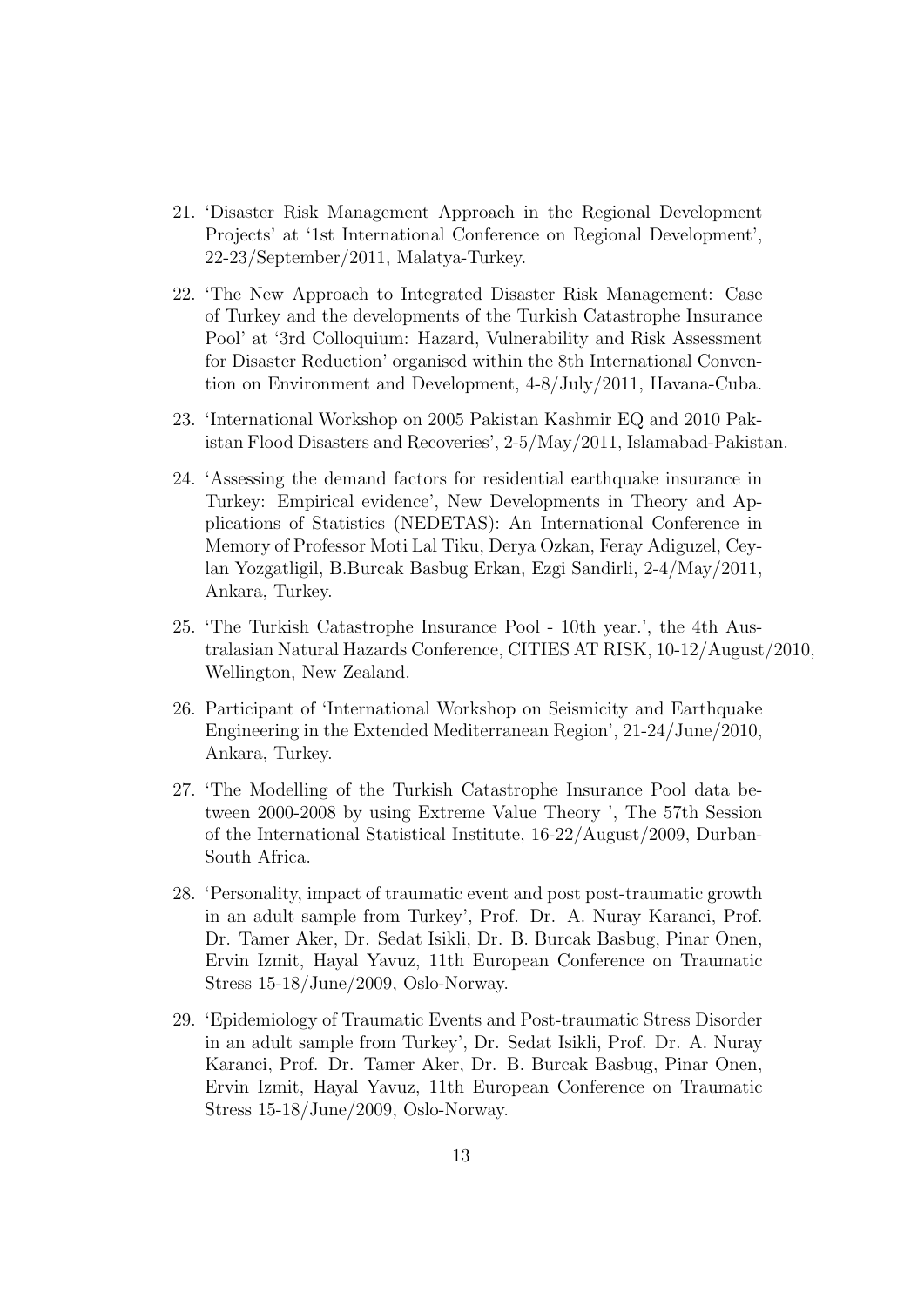- 30. 'The Turkish Catastrophe Insurance Pool', The Third International Conference on Integrated Natural Disaster Management, 18-19/February/2008, Tehran-Iran.
- 31. 'The success and challenges of the Turkish Catastrophe Insurance Pool since 2000', the Seventh Annual IIASA-DPRI Forum on Disaster Risk Management, 18-21/September/2007, Stresa-Italy.
- 32. 'The Mandatory Turkish Earthquake Insurance Scheme in Turkey', presentation at the Sixth Annual IIASA-DPRI Forum on Disaster Risk Management, 13-17/August/2006, Istanbul-Turkey.
- 33. 22-24/May/2006 Facilitator of the workshop held at the Edsa Shangri-La Manila, Philippines titled 'Financial Strategies for Managing the Economic Impact of Disasters' organised by the International Institute of Applied System Analysis (IIASA), the World Bank Institute and Kyoto University.
- 34. 'Statistical point of view for earthquake risk', Berna Burcak Basbug & Prof. Henry P. Wynn the proceeding presented at the Hazards 2002 the 9th International Symposium on Natural and Man-made hazards, Antalya-Turkey, 03-06/October/2002.
- 35. Participant at the workshop on 'Reinsurance' organised by the European Unit for Research and Analysis of Non-Deterministic Operational Models (EURANDOM), Technical University of Eindhoven (TUE), Eindhoven, the Netherlands, 23-25/May/2002.
- 36. 'An inspection of research sources on the 1999 Turkish Earthquakes', Berna Burcak Basbug & Prof. Henry P. Wynn, the proceeding presented at the workshop titled 'The economic consequences of (catastrophic) earthquakes: a prospect in retrospect' at the research school Systems, Organisation and Management (SOM) of the University of Groningen, the Netherlands, 15/February/2002.

#### National Conferences and Workshops

- 1. 'Afetlerin Finansal Yonetimi ve DASK', B. Burcak Basbug-Erkan, 29- 30/April/2015, Diyarbakir ve Cevresinin Dogal Afetleri Calistayi, Dicle Universitesi, Diyarbakir, Turkey.
- 2. 'Turkish Disaster Data Bank', B. Burcak Basbug-Erkan, 27-29/November/2013, Man-made Disaster Management Workshop on Future Policies and Strategies, Antalya, Turkey.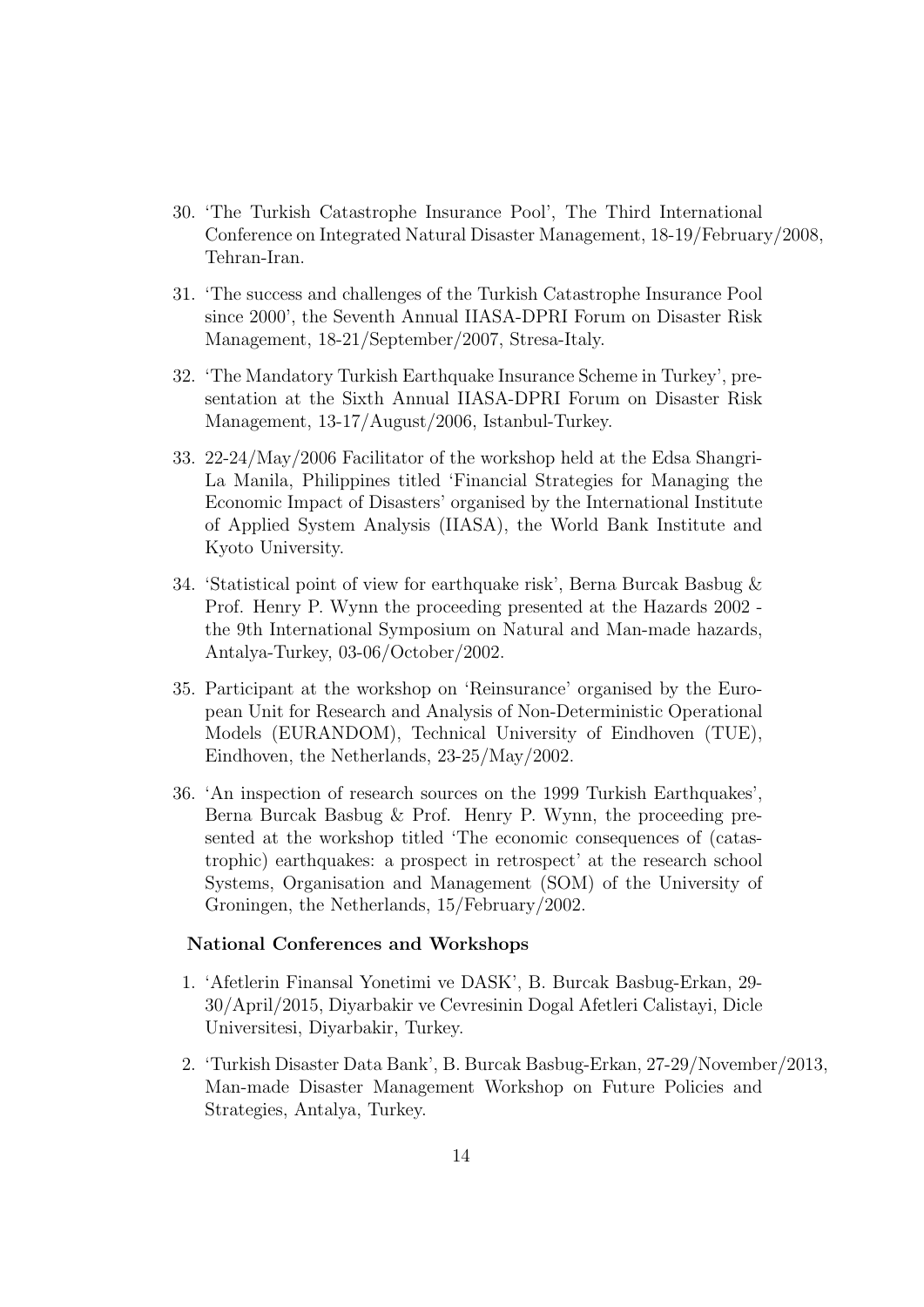- 3. '2011 Van Depremi Saha Izlenimleri' (in Turkish), B.Burcak Basbug-Erkan, 22-24/November/2012, International Disaster Management Exhibition (IDME 2012), Istanbul, Turkey.
- 4. 'Turkiye'nin Yeni Afet Yonetimi Sistemine Elestirel Bir Bakis' (in Turkish), B. Ozmen and B.B. Basbug-Erkan, 2-6 April 2012, 65th Geological Congress of Turkey, Ankara.
- 5. 'Turkiye'de Afet Zarar Azaltimini Surdurulebilir Egitimle Saglamak' (in Turkish), B.B. Basbug-Erkan, B. Ozmen ve H. Guler, 11-14 Ekim 2011, 1. Turkiye Deprem Muhendisligi ve Sismoloji Konferansi, ODTU-Ankara.
- 6. 'Yetiskinlerde Travmatik Yasam Olaylarinin Yayginligi ve Travma Sonrasi Stres Bozuklugunun Degerlendirilmesi: Ankara Orneklemi' (in Turkish), Prof. Dr. A. Nuray Karanci, Prof. Dr. Tamer Aker, Dr. Sedat Isikli, Dr. B. Burcak Basbug, Pinar Onen, Ervin Izmit, Hayal Yavuz, 03-05/September/2008, the 15th National Psychology Congress, Istanbul University, Istanbul.
- 7. 'Yetiskinlerde Travma Sonrasi Gelisim ve Yordayicilarinin Degerlendirilmesi: Ankara Orneklemi' (in Turkish), Prof. Dr. A. Nuray Karanci, Prof. Dr. Tamer Aker, Dr. Sedat Isikli, Dr. B. Burcak Basbug, Pinar Onen, Ervin Izmit, Hayal Yavuz, 03-05/September/2008, the 15th National Psychology Congress, Istanbul University, Istanbul.
- 8. 'Dogal Afet Risk Yonetimi Egitim Programi' (in Turkish) 12/January/2007, the 9th Round Table Meeting, METU Disaster Management and Implementation Centre, Ankara.

# Poster Presentation

- 1. 'Is there any relationship between the nonspecific inflammation markers and the presence of pathological findings determined in the abdominalpelvic CT scans of the patients with nontraumatic acute abdominal pain?' Nalan Kozaci, Mehmet Oguzhan Ay, Suleyman Cetunkunar, Gokhan Soker, Burcak Basbug Erkan, Alper Celikdemir, Salim Satar, VIIth Mediterranean Emergency Medicine Congress, 8-11/September/2013, Marseilles, France.
- 2. 'Türkiye'nin Yeni Afet Yönetimi Sistemi ve Düsündürdükleri' (in Turkish), Bulent Ozmen, B. Burcak Basbug Erkan, 7. Ulusal Deprem Mühendisligi Konferansi, 30/May-3/June-2011, Istanbul, Turkey.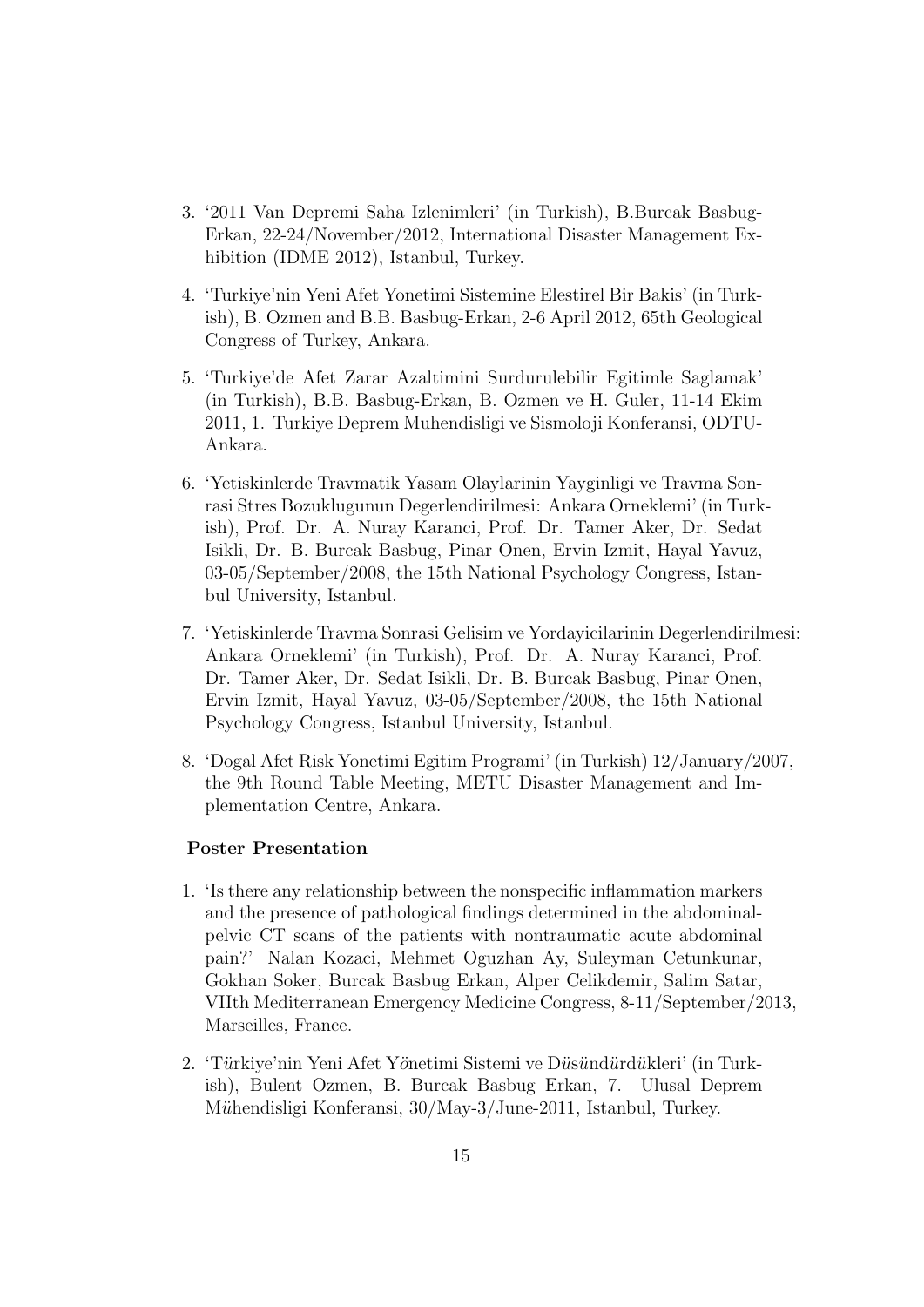3. 'Modelling of the Turkish Earthquake Insurance Claims Data between 2000-2003', poster presentation at the 27th Research Students' Conference in Probability and Statistics (RSC 2004), University of Sheffield, United Kingdom, 19-22 April 2004.

# Disaster Risk Management Training

- 1. Exchange Visitor at the Center for Disaster Management at the Graduate School of Public and International Affairs (GSPIA) and the European Union Center of Excellence and European Studies Center (EUCE/ESC), University of Pittsburgh, 12/March-26/May-2012, USA.
- 2. JICA Follow-Up Workshop in 'Disaster Risk Reduction Strategy for Urban Earthquake' 01/November-03/November, 2010, Japan.
- 3. Japanese International Cooperation Agency (JICA) 'Disaster Risk Reduction Strategy for Urban Earthquake (B)' course participant, 27/September-21/November, 2009, Japan.
- 4. Certificates on the following modules as a participant in the World Bank Institute Distance Learning Natural Disaster Risk Management Program:
- a. Comprehensive Disaster Risk Management Framework, 18/October-22/November, 2004.
- b. Financial Strategies for Managing the Economic Impacts of Natural Disasters, January 2005-28/February/2005.
- c. Safe Cities, 07/March-28/March 2005.
- d. Community-based Disaster Risk Management, 18/April-18/May 2005.
- e. Damage and Reconstruction Needs Assessment, 20/June-18/July 2005.

# Citations

1. More than 42 at international papers.

for the earthquake data in Turkey' Environmetrics 2009; 20: 416427

# Thesis Supervised

1. 'HOW IMPORTANT LOGISTICS ARE IN HUMANITARIAN AS-SISTANCE OF THE LONG-TERM REFUGEE CRISIS MANAGE-MENT' Kati Al-Makkiya, Alliance Manchester Business School, University of Manchester, 2019, UK.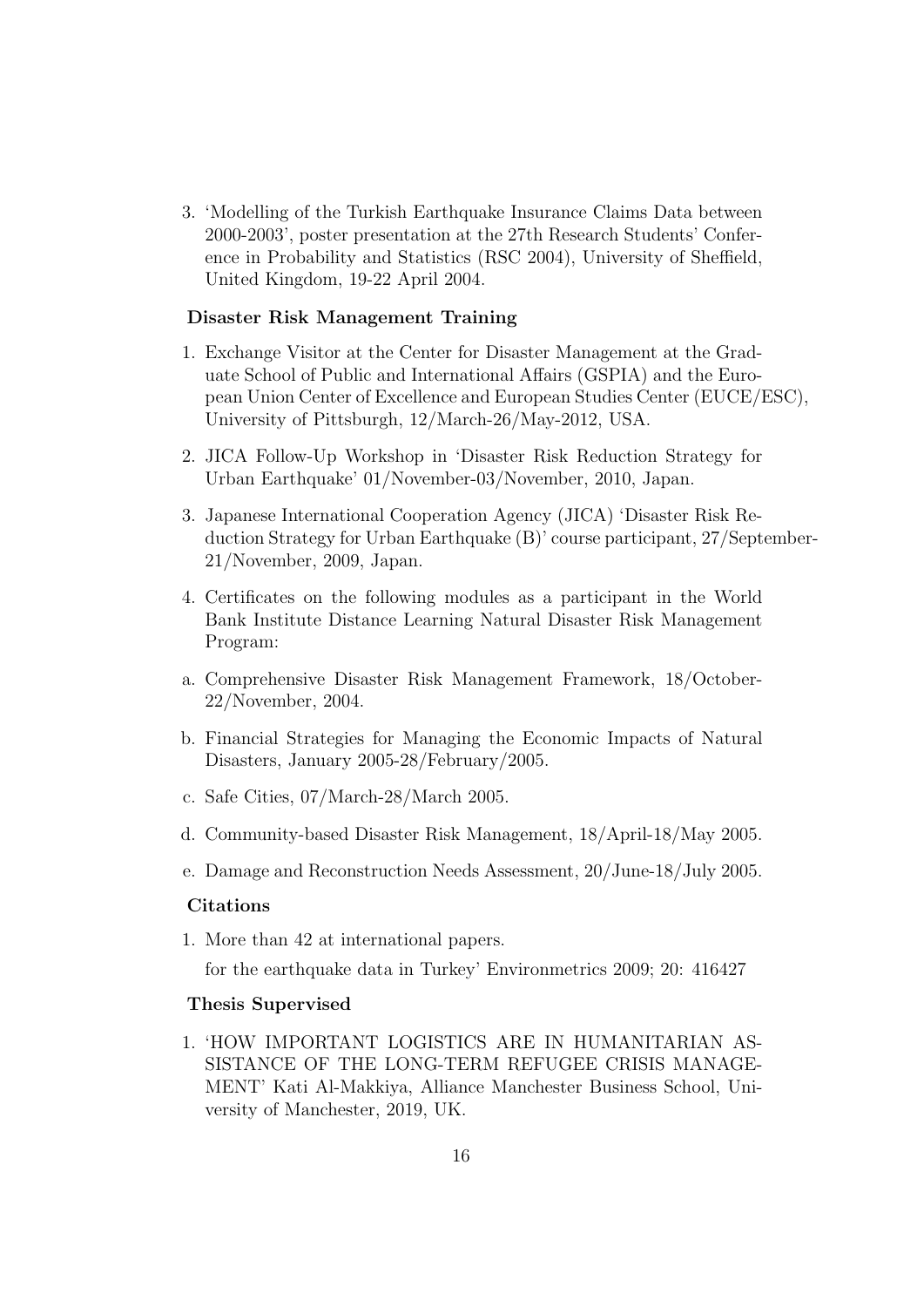- 2. 'Impact of Disaster Management Response Effectiveness over Disaster Risk Reduction, Resilience and Sustainable Development' Yingying Feng, Alliance Manchester Business School, University of Manchester, 2019, UK.
- 3. 'Climate Change Impact: A Case Study of Hurricane Maria in Dominica' Kenisha Jeffrey, MSc Disaster Management and Resilience, Coventry University, 2019, UK.
- 4. 'Daniel Schilabeer, MSc Disaster Management and Resilience, Coventry University, 2020, UK.
- 5. 'Sangtae Lee, MSc Disaster Management and Resilience, Coventry University, 2020, UK.
- 6. 'The Effect of Disasters on Development:Van and Bingol Case Studies', Tugba Gul, Department of Earthquake Studies-Disaster Management track, METU, June 2014 (completed).
- 7. 'An Evaluation of Roles, Coordination and Cooperation of Local Governments in Disaster Risk Management Policy in Turkey', Idil Caliskan, Department of Earthquake Studies-Disaster Management track, METU, March 2014 (completed).
- 8. 'Spatial Analysis of Chronic Obstructive Pulmonary Disease (COPD) and Lung Cancer on the Basis of Provinces in Turkey with regards to Actuarial Risk Assessment', Sezgin Ciftci, co-supervisor: Prof. Dr. Sebnem Duzgun Institute of Applied Mathematics, METU, September 2012 (completed).
- 9. 'Modelling of the Turkish Catastrophe Insurance Pool Data between 2000 and 2008', Gozde Saribekir, Department of Statistics, METU, January 2013 (completed).
- 10. has served as committee member many thesis studies as co-supervisor or/and jury member.

#### Evaluator

- 1. UDAP (National Earthquake Research Program) projects directed by the Disaster and Emergency Presidency of Turkey (AFAD), 2012-current.
- 2. CONCERT-Japan Joint Call on Resilience against Disasters projects, 2012-current.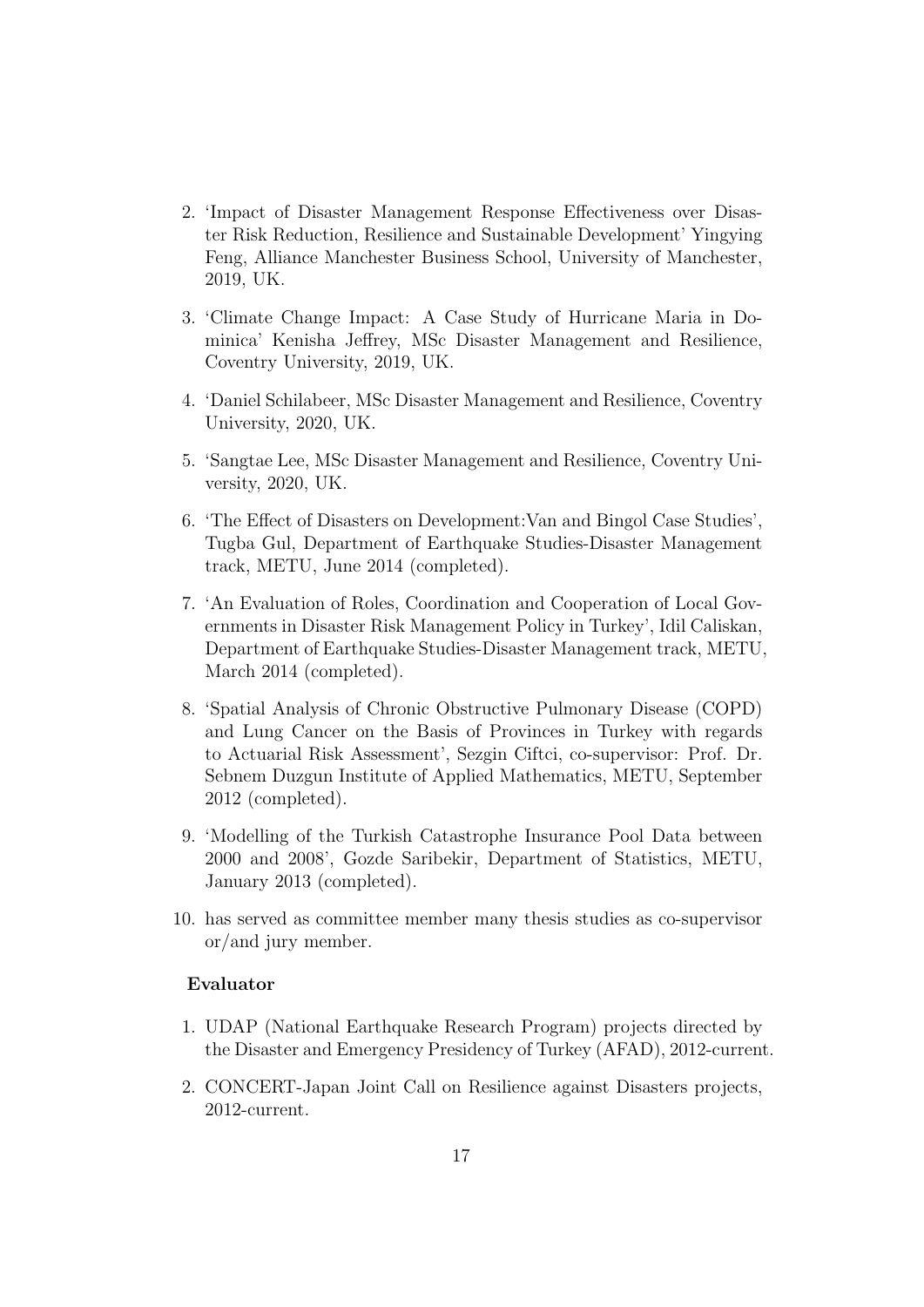# Activities

- 1. Scientific Committee Member of the First International Disaster Resilience Congress, June 26-29, 2019, Eskisehir, Turkey.
- 2. Scientific Committee Member for the Second International Resilience Congress, October 13-15, 2020, Eskisehir, Turkey.
- 3. Scientific Committee Member for the 4th International Conference on Earthquake Engineering and Seismology (4ICEES), October 11-13, 2017, Eskisehir, Turkey.
- 4. Organising Committee Member for EFDRR (European Forum on Disaster Risk Reduction), 26-28/March/2017, Istanbul, Turkey.
- 5. Coordinator and Lecturer in Non-Structural Risk Mitigation Training Program of Afyon Provincial Health Directorate (Afyon Il Saglik Mudurlugu) with ZAFER Development Agency Project, 13/January/2014- 15/January/2014.
- 6. Seminar coordinator of METU Statistics Department, Fall 2012-Fall 2015.
- 7. Coordinator and Lecturer in Non-Structural Risk Mitigation Training Program of Bursa Provincial Health Directorate (Bursa Il Saglik Mudurlugu) with BEBKA Project (Bursa-Eskisehir-Bilecik Development Agency), 21/January/2013-23/January/2013.
- 8. Member of Turkish Ministry of Development 'Disaster Risk Management Special Commission', September 2012-current,
- 9. Coordinator and Lecturer in Expert Trainees Training Program of Bursa Provincial Disaster and Emergency Management Authority (Bursa AFAD) with BEBKA Project (Bursa-Eskisehir-Bilecik Development Agency), 5/March/2012-9/March/2012.
- 10. Coordinator and Lecturer in Expert Trainees Training Program of Disaster and Emergency Management Authority of Turkey (AFAD), 25/November/2011-13/January/2012.
- 11. Member of AFAD 'Disaster Risk Reduction Platform', 2011-current,
- 12. Committee member of 'Ankara Earthquake Action Plan 2023' (ADSEP 2023), 2011.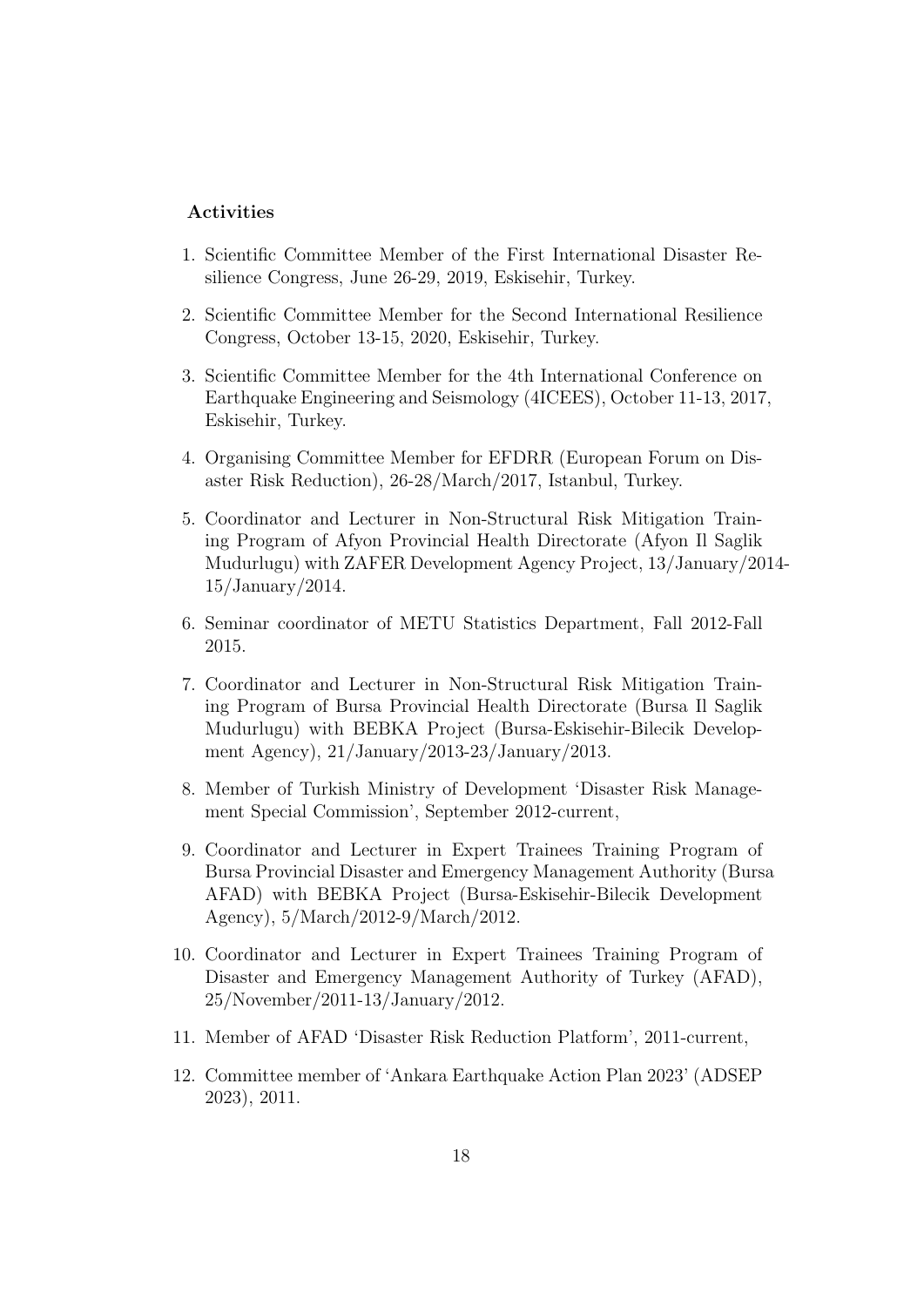- 13. Reviewer of journal 'Safety Science'.
- 14. Reviewer of journal 'Earthquake Spectra'.
- 15. Reviewer of journal 'Risk Analysis', ISSN:1539-6924, 2008-current.
- 16. Reviewer of journal 'Disasters'.
- 17. Reviewer of journal 'Journal of Homeland Security and Emergency Management', September 2012-current.
- 18. Reviewer of journal 'Turkish Statistical Journal', 2010-current.
- 19. Organiser of 'International Workshop for urban development and renovation based on seismic risk in Middle East North Africa (MENA) region', 1-4/December/2011, Ankara/Istanbul-Turkey.
- 20. Scientific Committee Member of the 'International Conference on Applied and Computational Mathematics (ICACM)', 3-6/October/2012, Ankara, Turkey.
- 21. Lecturer at 'Master Teacher Training' within 'School-based Disaster Education Project' in Turkey, joint project of the Turkish Ministry of Education and Japan International Cooperation Agency (JICA), 24- 30/October/2011, Yalova, Turkey.
- 22. Scientific Committee Member of the 'New Developments in Theory and Applications of Statistics (NEDETAS): An International Conference in Memory of Professor Moti Lal Tiku', 2-4/May/2011, Ankara, Turkey.
- 23. Organising Committee Member and Referee of the 'The 7th Statistics Days Symposium', 28-30/June/2010, METU, Ankara, Turkey (in Turkish).
- 24. Organising Committee Member of the 'Istanbul International Conference on Seismic Mitigation', 8-9/December/2009, Istanbul, Turkey.
- 25. Scientific Committee Member of the 'International Earthquake Symposium 2009', 17-18/August/2009, Kocaeli, Turkey.
- 26. Board Member of Turkish Federation of University Women Umitkoy Branch, 2007-2016.
- 27. Organising Committee Member of the First 'Graduate Summer School on the New Advances in Statistics', 11-24/August/2007, Department of Statistics, METU, Ankara, Turkey.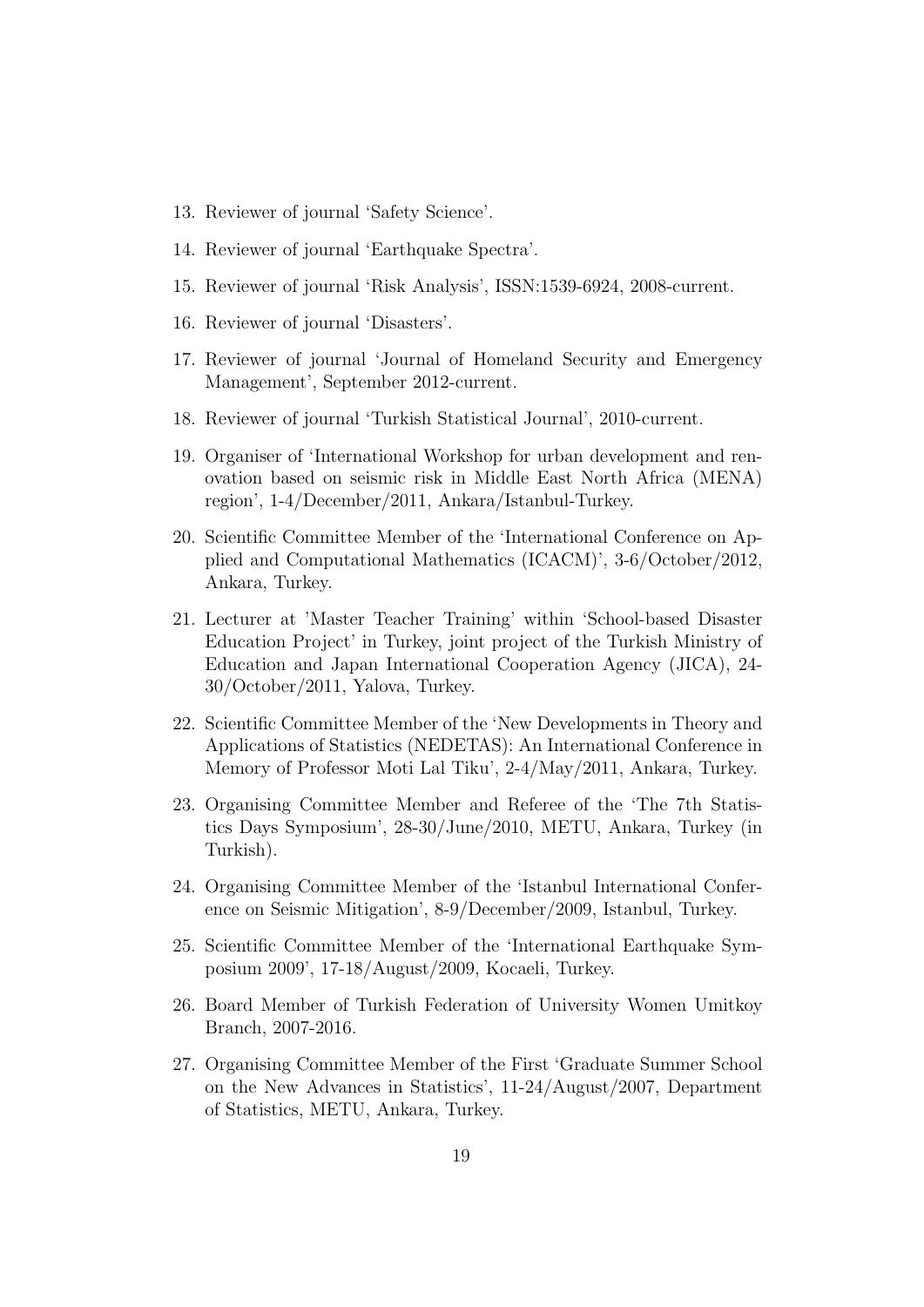- 28. 2005 2007: ERASMUS program coordinator of the Middle East Technical University, Department of Statistics
- 29. 2006 2015: Academic Consultant of the Middle East Technical University Student Statistics Club
- 30. 07-08/May/2006 Coordinated the organisation of the 3rd Student Statistics Colloquium of Turkey hosted by the METU Statistics Club at METU campus, Ankara
- 31. 31/March/2006 Coordinated the organisation of the seminar on the 'Insurance Sector in Turkey' hosted by the METU Statistics Club
- 32. 19-20/December/2005 Coordinated the organisation of the World Bank Institute Expert Meeting on the Online Disaster Risk Management: Turkey
- 33. June 2002- April 2003 The Chairperson of the Staff-Student Liason Committee (SSLC), Department of Statistics, University of Warwick, the UK
- 34. 2000-2001 MSc. Representative of the Staff-Student Liason Committee (SSLC), Department of Statistics, University of Warwick, the UK
- 35. June 1998 The Central Bank of Turkey, General Directorate of Foreign Affairs, General Directorate of Credit Management
- 36. August 1997 The Central Bank of Turkey, General Directorate of Economical Statistics.

# References

Available upon on request

# Languages

English (fluent) German - Russian - Spanish (beginners level)

### Computer Knowledge

Good knowledge of Office programs, S-Plus, Latex Basic knowledge of: SPSS / Minitab / Xtremes / Matlab